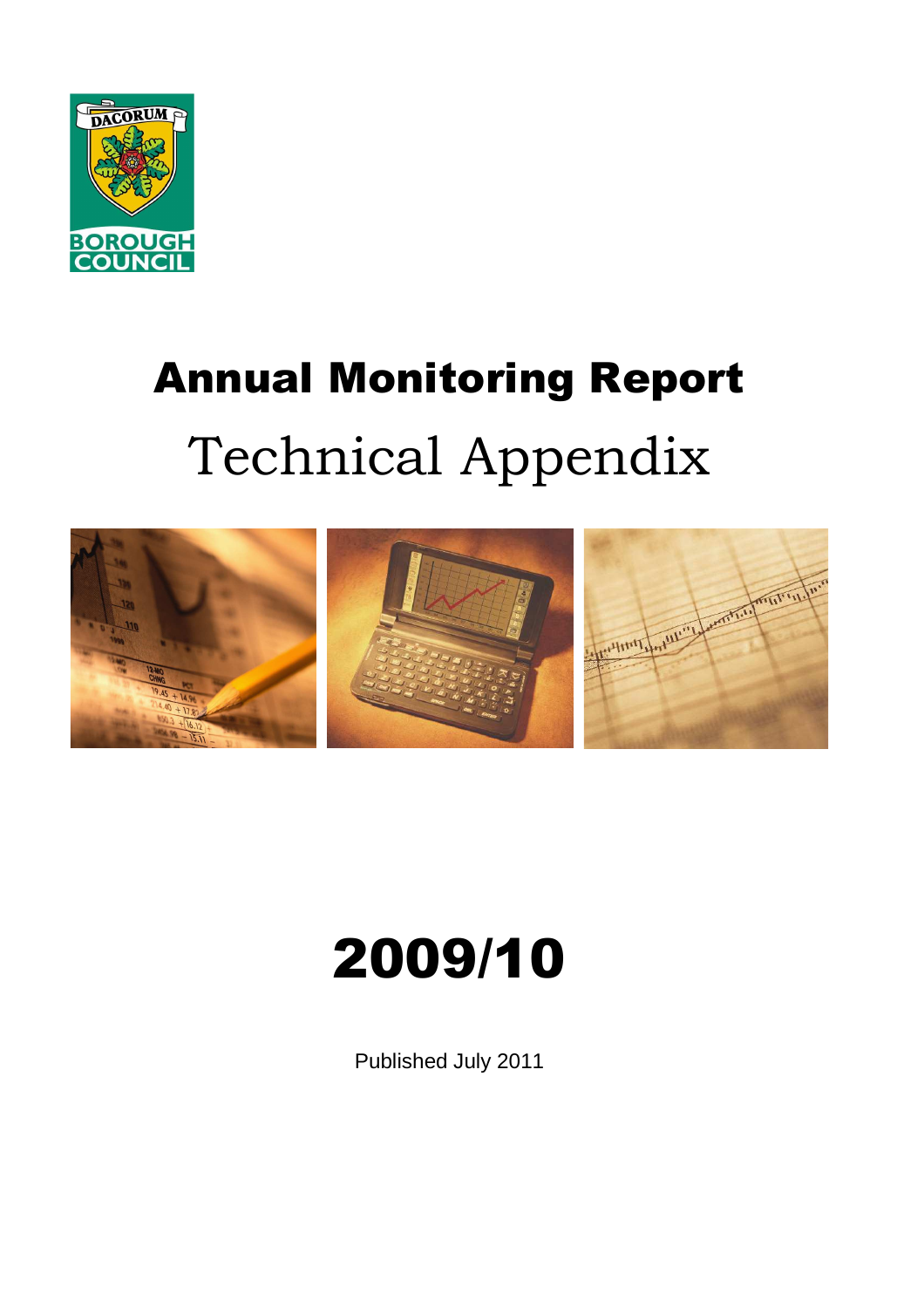# **Technical Appendix**

- **1. Headline Results no further information.**
- **2. Executive Summary no further information.**
- **3. Introduction to the Annual Monitoring Report para 3.6 is informed by Section 14.**
- **4. Implementation and Delivery of the Local Development Scheme no further information.**
- **5. Policy Implementation**

#### **Table 5.1. Policies used or not used in Delegated Decisions**

| <b>Used</b>                                                                                                                                                                                                                                                                                                |                                                                                                                                                                 | <b>Not Used</b>                                                                                                                                                          |                                                                                                                                                                                                                                                                                                                                                     |  |
|------------------------------------------------------------------------------------------------------------------------------------------------------------------------------------------------------------------------------------------------------------------------------------------------------------|-----------------------------------------------------------------------------------------------------------------------------------------------------------------|--------------------------------------------------------------------------------------------------------------------------------------------------------------------------|-----------------------------------------------------------------------------------------------------------------------------------------------------------------------------------------------------------------------------------------------------------------------------------------------------------------------------------------------------|--|
| <b>Granted</b>                                                                                                                                                                                                                                                                                             | <b>Refused</b>                                                                                                                                                  | Granted (35)                                                                                                                                                             | Refused (92)                                                                                                                                                                                                                                                                                                                                        |  |
| 1, 2, 3, 4, 5, 6, 7, 8,<br>9, 10, 11, 12, 13,<br>14, 15, 16, 17, 18,<br>19, 20, 21, 22, 28,<br>29, 30, 31, 33, 34,<br>36, 37, 38, 39, 40,<br>41, 42, 43, 44, 49,<br>50, 51, 52, 53, 54,<br>55, 57, 58, 59, 60,<br>61, 62, 63, 64, 67,<br>69, 70, 71, 72, 73,<br>76, 79, 81, 83, 86,<br>89, 90, 92, 93, 96, | 1, 2, 3, 4, 5, 6, 7, 9,<br>10, 11, 13, 20, 21,<br>22, 23, 31, 42, 43,<br>54, 58, 63, 81, 96,<br>97, 99, 100, 103,<br>110, 113, 114, 118,<br>119, 120, 122, 124. | 23, 24, 25, 26, 32,<br>35, 45, 46, 47, 48,<br>56, 65, 66, 68, 74,<br>75, 77, 78, 80, 82,<br>84, 85, 87, 88, 90,<br>94, 95, 103, 104,<br>108, 109, 112, 117,<br>129, 130. | 8, 12, 14, 15, 16, 17,<br>18, 19, 24, 25, 26, 28,<br>29, 32, 33, 34, 35, 36,<br>37, 38, 39, 40, 44, 45,<br>46, 47, 48, 49, 50, 51,<br>52, 53, 55, 56, 57, 59,<br>60, 61, 62, 64, 65, 66,<br>67, 68, 70, 71, 72, 73,<br>74, 75, 76, 77, 78, 79,<br>80, 82, 83, 84, 85, 86,<br>87, 88, 89, 90, 91, 92,<br>93, 94, 95, 98, 101,<br>102, 104, 105, 107, |  |
| 97, 98, 99, 100,<br>101, 102, 105, 106,<br>107, 110, 111, 113,                                                                                                                                                                                                                                             |                                                                                                                                                                 |                                                                                                                                                                          | 108, 109, 111, 112,<br>115, 116, 117, 121,<br>123, 125, 126, 127,                                                                                                                                                                                                                                                                                   |  |
| 114, 115, 116, 129,<br>130.                                                                                                                                                                                                                                                                                |                                                                                                                                                                 |                                                                                                                                                                          | 128, 129, 130.                                                                                                                                                                                                                                                                                                                                      |  |
| D <sub>0</sub>                                                                                                                                                                                                                                                                                             |                                                                                                                                                                 |                                                                                                                                                                          |                                                                                                                                                                                                                                                                                                                                                     |  |

**Policies not used at all (33):**

24, 25, 26, 32, 35, 45, 46, 47, 48, 56, 65, 66, 68, 74, 75, 77, 78, 80, 82, 84, 85, 87, 88,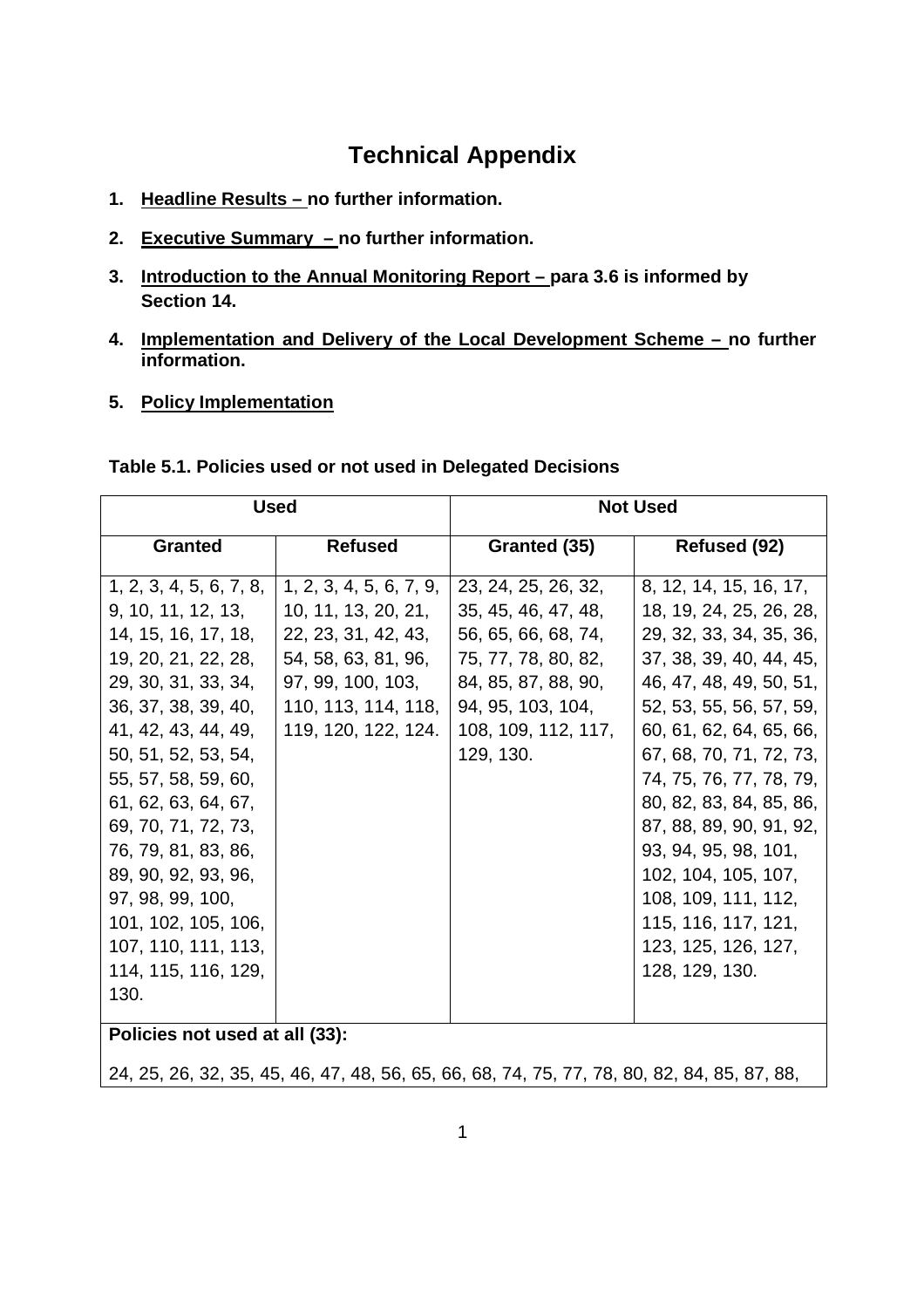# 90, 94, 95, 104, 108, 109, 112, 117, 129, 130.

### **Table 5.2. Policies used or not used in Committee Decisions**

|                                | <b>Used</b>    |              | <b>Not Used</b> |
|--------------------------------|----------------|--------------|-----------------|
| <b>Granted</b>                 | <b>Refused</b> | Granted (35) | Refused (92)    |
|                                |                |              |                 |
|                                |                |              |                 |
|                                |                |              |                 |
|                                |                |              |                 |
|                                |                |              |                 |
|                                |                |              |                 |
|                                |                |              |                 |
|                                |                |              |                 |
|                                |                |              |                 |
|                                |                |              |                 |
|                                |                |              |                 |
| Policies not used at all (33): |                |              |                 |
|                                |                |              |                 |
|                                |                |              |                 |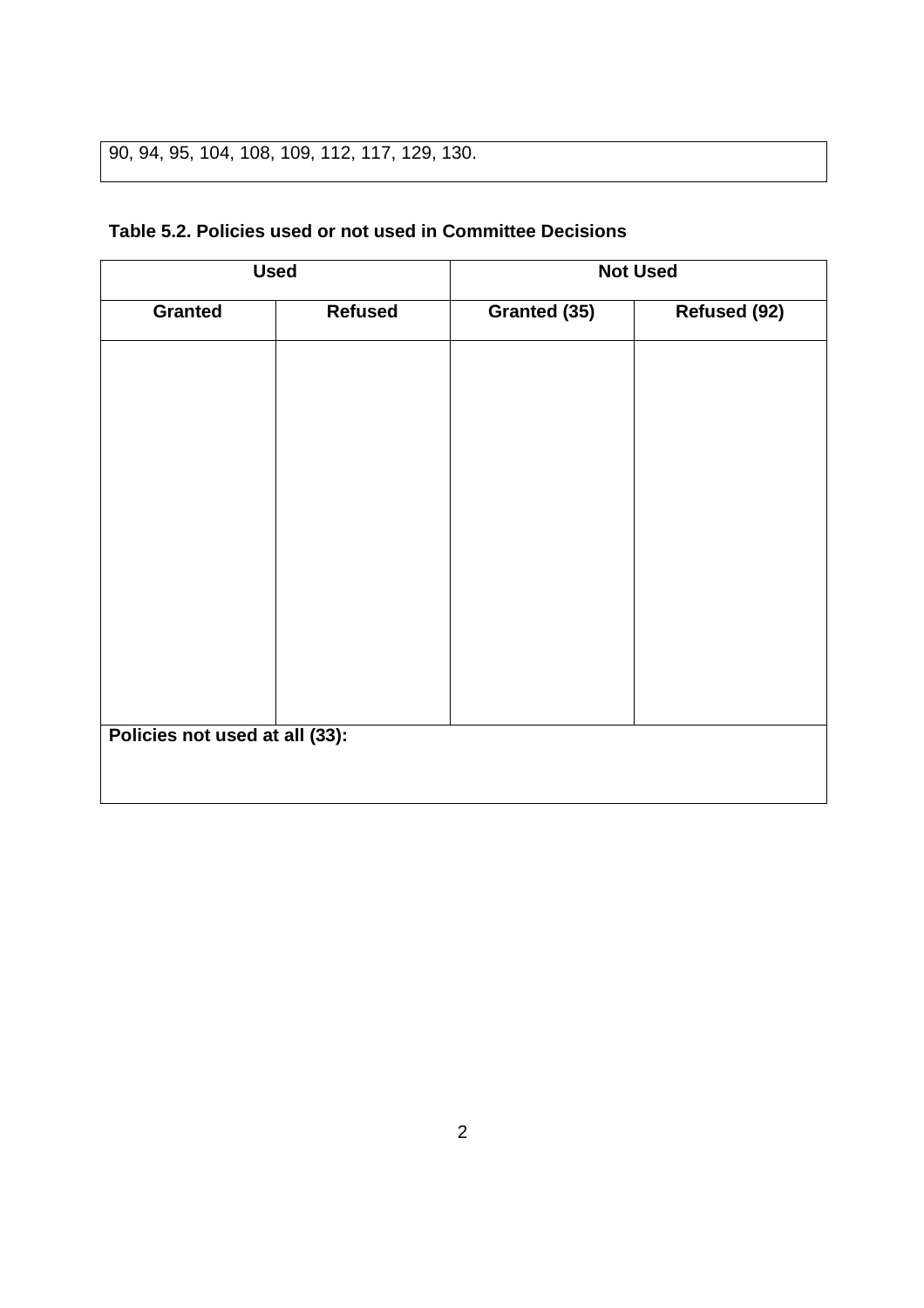## **6. Contextual Information**

#### **Indicator 1**

Mid year estimates for 2008 and 2009 for total population with age bands were a spreadsheet from:

http://www.hertsdirect.org/yrccouncil/hcc/env/factsfigs/population/popestimates/midyear/ myedata/

#### **Indicator 2**

DBC Community Audit Questionnaire May 2010: Do you enjoy living in Dacorum?



**DBC Residents survey 2009:**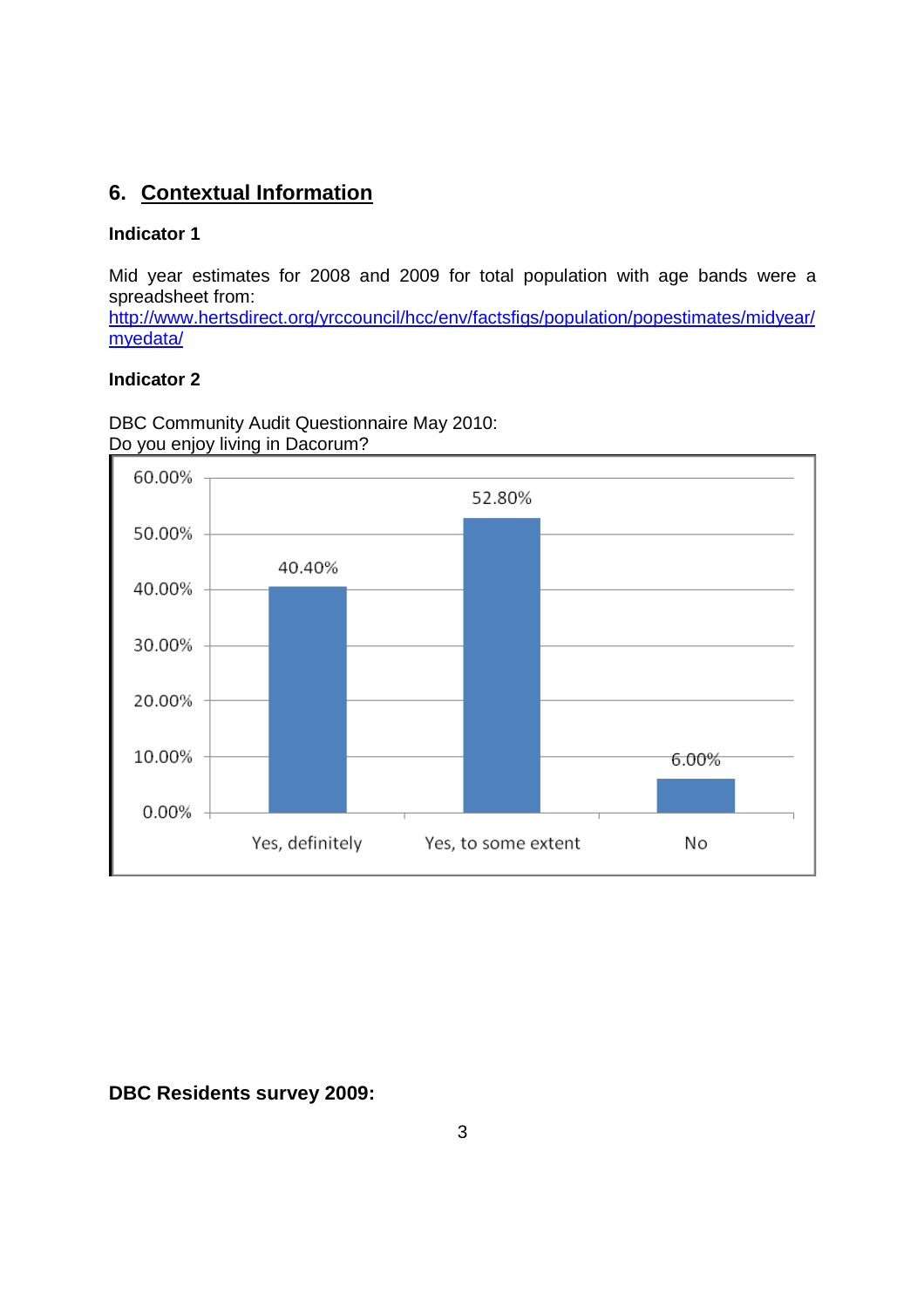

## **Satisfaction with local area as a place to live**

**Indicator 3** 

Hertfordshire County Council - Jan 2010:

| AVERAGE HOUSE PRICES IN THE DISTRICTS OF HERTFORDSHIRE |
|--------------------------------------------------------|
| <b>3RD QUARTER 2009</b>                                |

| <b>DISTRICT</b>           | Detached | Semi-detached | Terraced | Flat/Maisonette |
|---------------------------|----------|---------------|----------|-----------------|
| <b>BROXBOURNE</b>         | £419,000 | £249,900      | £206,300 | £139,100        |
| <b>IDACORUM</b>           | £554,000 | £279,000      | £242,300 | £154,800        |
| <b>EAST HERTFORDSHIRE</b> | £487,900 | £287,800      | £226,400 | £162,200        |
| <b>HERTSMERE</b>          | £568,300 | £310,400      | £250,200 | £193,900        |
| NORTH HERTFORDSHIRE       | £435,400 | £238,100      | £193,800 | £147,500        |
| <b>ST ALBANS</b>          | £597,000 | £392.200      | £289,300 | £188,700        |
| <b>STEVENAGE</b>          | £324,000 | £184.400      | £157,400 | £137,000        |
| <b>THREE RIVERS</b>       | £660,300 | £312,700      | £240,200 | £193,600        |
| <b>WATFORD</b>            | £553,400 | £277,600      | £215,000 | £163,600        |
| <b>WELWYN HATFIELD</b>    | £619,800 | £291,500      | £206,700 | £152,500        |
| <b>COUNTY</b>             | £539,900 | £293,300      | £223,100 | £164,200        |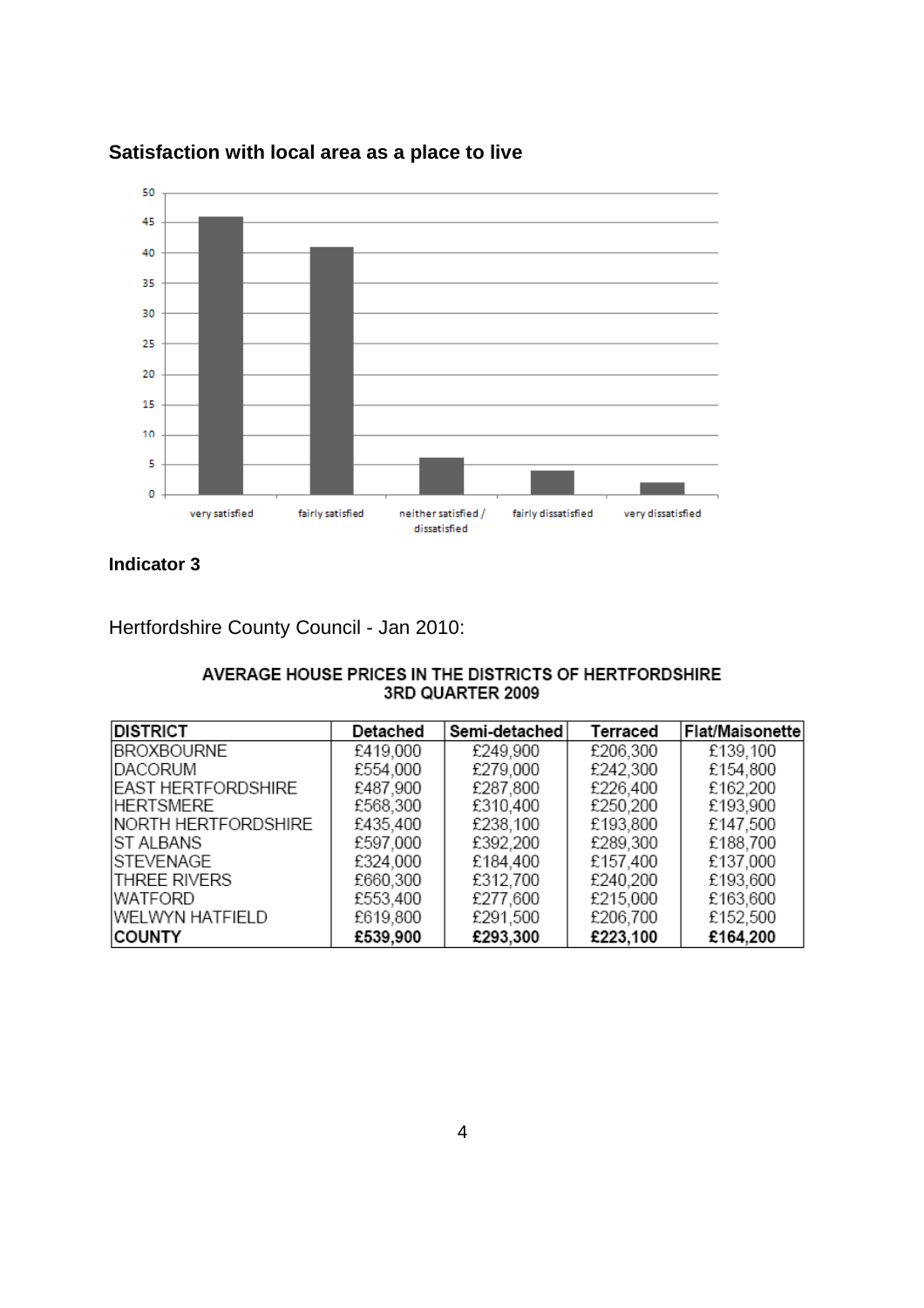#### **Jan 2009:**

| <b>DISTRICT</b>             | Detached | Semi-detached | Terraced | Flat/Maisonette |
|-----------------------------|----------|---------------|----------|-----------------|
| <b>BROXBOURNE</b>           | £496,800 | £287,800      | £219,900 | £147,900        |
| IDACORUM                    | £529,400 | £330,800      | £237,400 | £166,800        |
| <b>EAST HERTFORDSHIRE</b>   | £593.600 | £304,600      | £229,500 | £186,500        |
| <b>HERTSMERE</b>            | £609,700 | £338,200      | £286,100 | £224,000        |
| <b>INORTH HERTFORDSHIRE</b> | £426.900 | £259.100      | £193,400 | £141,300        |
| <b>IST ALBANS</b>           | £653,400 | £380.000      | £312.700 | £219,400        |
| ISTEVENAGE                  | £300.300 | £224.500      | £170,700 | £132,900        |
| ITHREE RIVERS               | £578,600 | £308,600      | £290,100 | £233,700        |
| <b>WATFORD</b>              | £500,000 | £279,000      | £222,600 | £180,100        |
| WELWYN HATFIELD             | £508,100 | £303,400      | £215,100 | £171,300        |
| <b>COUNTY</b>               | £543,000 | £311,800      | £232,400 | £185,800        |

#### AVERAGE HOUSE PRICES IN THE DISTRICTS OF HERTFORDSHIRE 3RD QUARTER 2008

#### **Indicator 4**

Unemployment levels for 2008 and 2009 were from: http://www.hertsdirect.org/yrccouncil/hcc/env/factsfigs/socio/unem/unemmnthly/

#### **Indicator 5**

No. of VAT registered and/or PAYE businesses were from:

http://www.neighbourhood.statistics.gov.uk/dissemination/LeadDatasetList.do?a=7&b=2 76991&c=dacorum&d=13&g=453990&i=1001x1003&m=0&r=1&s=1309962740335&enc  $=1$ &domainId $=4$ 

#### **Figure 6.1: Population projections**

Population projections were obtained from two sources; the Office for National statistics (ONS) and Hertfordshire County Council (HCC). The HCC projections were obtained from the Hertfordshire Property team at HCC and relate to our housing trajectory 2008/09. The ONS projections are taken from the 2008 Subnational Population Projections for England, May 2010, which are available at http://www.statistics.gov.uk/statbase/Product.asp?vlnk=997

#### **Figure 6.2: Number of Employee Jobs**

The number of employee jobs is defined as 'the number of jobs held by employees' and excludes the self-employed, government-supported trainees and HM Forces. The data was obtained from the ONS and is available at https://www.nomisweb.co.uk/.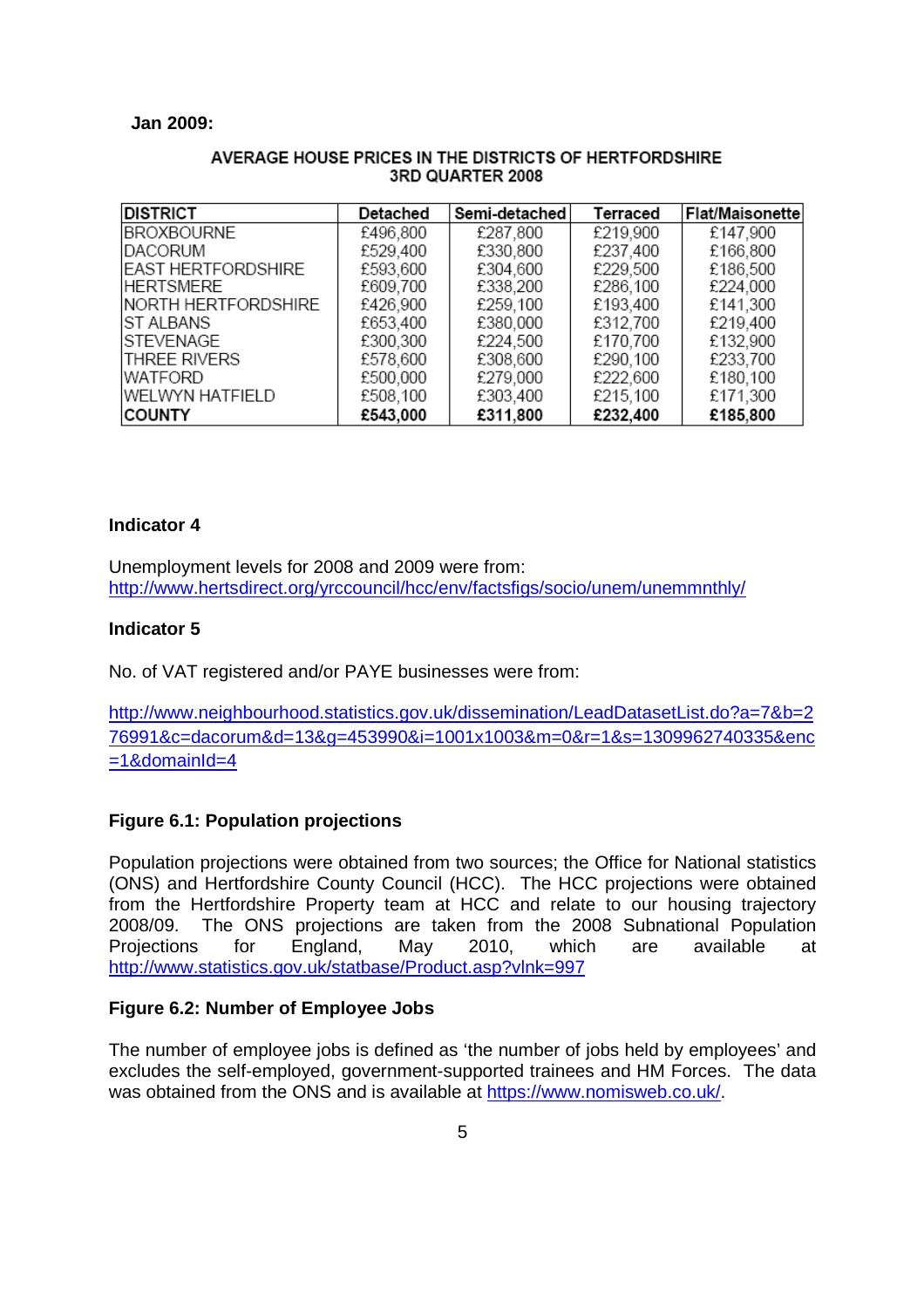# **7. Homes**

#### **Indicators 1 and 2**

## **Table 7.1 -Housing Completions compared to total required over the Plan period: 1991 – 2011**

| compared to Plan requirement) and NI 154                 | Core Indicator H2(a) and (b), DBLP Indicator 3A (Cumulative total |       |
|----------------------------------------------------------|-------------------------------------------------------------------|-------|
| 20 Year Structure Plan Requirement 1991-2011             |                                                                   | 7,200 |
|                                                          | <b>Net Completions</b>                                            |       |
| April 1991 - March 2001                                  | 3,423                                                             |       |
| April 2001 - March 2002                                  | 212                                                               |       |
| April 2002 - March 2003                                  | 701                                                               |       |
| April 2003 - March 2004                                  | 392                                                               |       |
| April 2004 - March 2005                                  | 289                                                               |       |
| April 2005 - March 2006                                  | 164                                                               |       |
| April 2006 - March 2007                                  | 400                                                               |       |
| April 2007 - March 2008                                  | 384                                                               |       |
| April 2008 - March 2009                                  | 418                                                               |       |
| <b>April 2009-March 2010</b>                             | 237                                                               |       |
| Total 19 year completions                                | 6,620                                                             |       |
| <b>Remaining Structure Plan Requirement(7,200-6,620)</b> | 580                                                               |       |
| Structure Plan annual requirement (7,200/20)             | 360                                                               |       |
| Actual Annual rate achieved (6,620/19)                   | 348                                                               |       |

Source: DBC Residential Land Position Statement 2009/10

#### **Table 7.2- 5-year housing land supply calculations**

| 20 year Structure Plan requirement              | 7,200 |
|-------------------------------------------------|-------|
| $1st$ April 1991 – 31 <sup>st</sup> March 2011: |       |
| 10 year roll forward to 31 <sup>st</sup> March  | 3,600 |
| 2021 (10 x 360)                                 |       |
| Completions $1st$ April 1991 – 31 <sup>st</sup> | 6,620 |
| March 2010:                                     |       |
| Projected completions (current year)            | 425   |
| 10/11                                           |       |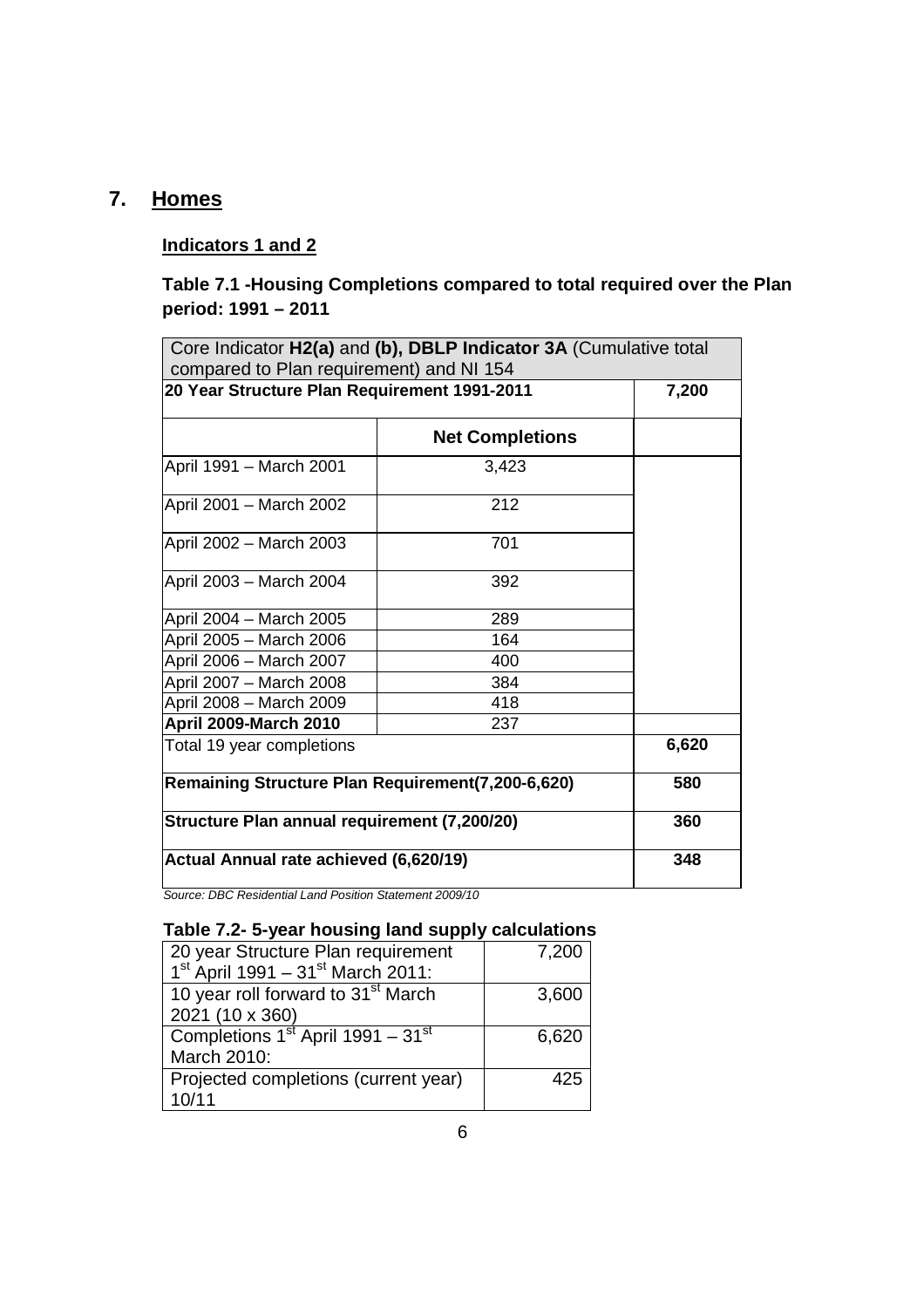| Remaining RSS Requirement to<br>$2020/21$ ((7,200 +3,600) - (6,620 +<br>425) | 3,755      |
|------------------------------------------------------------------------------|------------|
| Annual adjusted requirement<br>(3,755/11)                                    | 341        |
| 5 year adjusted requirement (341 x 5)                                        | 1,705      |
| Projected supply (see Graph 5.1)<br>$2011/12 - 2015/16$                      | 3,014      |
| No. of years supply (3,014/341)                                              | ears<br>8. |

## **Table 7.3- Housing Commitments**

| <b>DBLP Indicator 3B</b> (% not yet started) |                    |                                 |            |  |
|----------------------------------------------|--------------------|---------------------------------|------------|--|
|                                              | <b>Total units</b> | No. of units not<br>yet started | % of total |  |
| 1 April 2005                                 | 594                | 262                             | 44         |  |
| 1 April 2006                                 | 850                | 395                             | 46         |  |
| 1 April 2007                                 | 879                | 474                             | 54         |  |
| 1 April 2008                                 | 1,573              | 1,121                           | 71         |  |
| 1 April 2009                                 | 1,638              | 837                             | 51         |  |
| 1 April 2010                                 | 1,635              | 917                             | 56         |  |
| Average                                      | 1,195              | 668                             | 56         |  |

Source: DBC Monitoring

# **Table 7.4 Availability of Housing Land**

|                                                                                                                                         | DBLP Indicator 3C (Progress on housing proposal sites) |                         |                                                                  |  |
|-----------------------------------------------------------------------------------------------------------------------------------------|--------------------------------------------------------|-------------------------|------------------------------------------------------------------|--|
| Part I: Sites proposed for development in the Plan Period, which can be brought forward<br>at any time - Outstanding Proposals 01.04.10 |                                                        |                         |                                                                  |  |
| Plan Ref.                                                                                                                               | <b>Address</b>                                         | Outstanding<br>capacity | <b>Progress</b>                                                  |  |
| H <sub>9</sub>                                                                                                                          | Bury Garage, Hemel<br>Hempstead                        | 9                       | Outline planning permission has expired.<br>No activity on site. |  |
| H <sub>12</sub>                                                                                                                         | Land at Fletcher Way,<br>Wheatfield, Hemel             |                         | Outline planning permission for 7 units<br>(934/09) approved.    |  |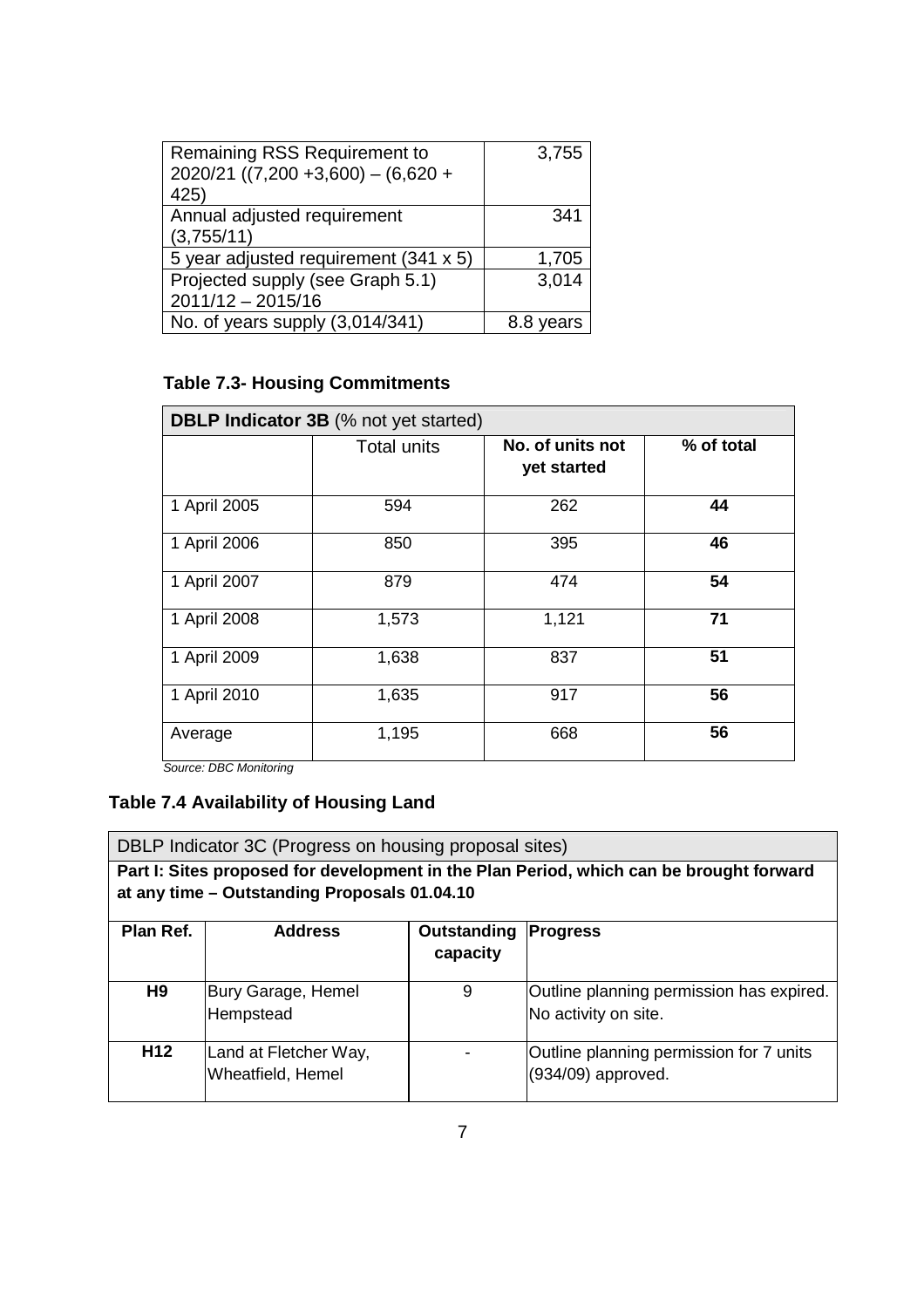|                 | Hempstead                                                                                                       |                |                                                                                                                                                                      |
|-----------------|-----------------------------------------------------------------------------------------------------------------|----------------|----------------------------------------------------------------------------------------------------------------------------------------------------------------------|
| H16             | Lockers Park School,<br><b>Lockers Park Lane</b>                                                                | $\overline{7}$ | No activity within the monitoring period.                                                                                                                            |
| <b>H17</b>      | St George's Church, Long<br>Chaulden/School Row                                                                 |                | Site no longer available for housing.<br>Planning permission was granted in Nov<br>2007 for the extension and refurbishment<br>of the Church, which is now complete. |
| H <sub>18</sub> | Land at North East Hemel<br>Hempstead                                                                           | 350            | An outline planning application submitted<br>on the site and has been approved<br>subject to completion of a legal<br>agreement.                                     |
| TWA1            | <b>Breakspear Hospital</b><br>allergy testing centre, 162-<br>192 and land to rear of<br>194-238 Belswains Lane | 46             | 46 units completed on part of the site.                                                                                                                              |
| TWA3            | Land to the north west of<br>the Manor Estate,<br>adjoining Manorville Road,<br><b>Hemel Hempstead</b>          |                | Outlined Planning permission approved<br>for 325 dwellings and a legal agreement<br>has been signed.                                                                 |
| TWA4            | Land to the south west<br>and south east of the<br>Manor Estate, Hemel<br>Hempstead                             |                |                                                                                                                                                                      |
| H <sub>25</sub> | 55 King Street, Tring                                                                                           | 10             | 2 units constructed some years ago, no<br>further activity on the site since.                                                                                        |
| H31             | Harts Motors, 123 High<br>Street, Markyate                                                                      | 9              | No activity within the monitoring period.                                                                                                                            |
|                 | Total                                                                                                           | 431            |                                                                                                                                                                      |

## **Part II: Sites Reserved for implementation between 2006 and 2011**

| <b>Plan Ref:</b> | <b>Address</b>                            | <b>Net Capacity</b> | <b>Progress</b>                      |
|------------------|-------------------------------------------|---------------------|--------------------------------------|
| H <sub>36</sub>  | New Lodge, Bank Mill<br>Lane, Berkhamsted | 50                  | Revised scheme refused (June 2009)]. |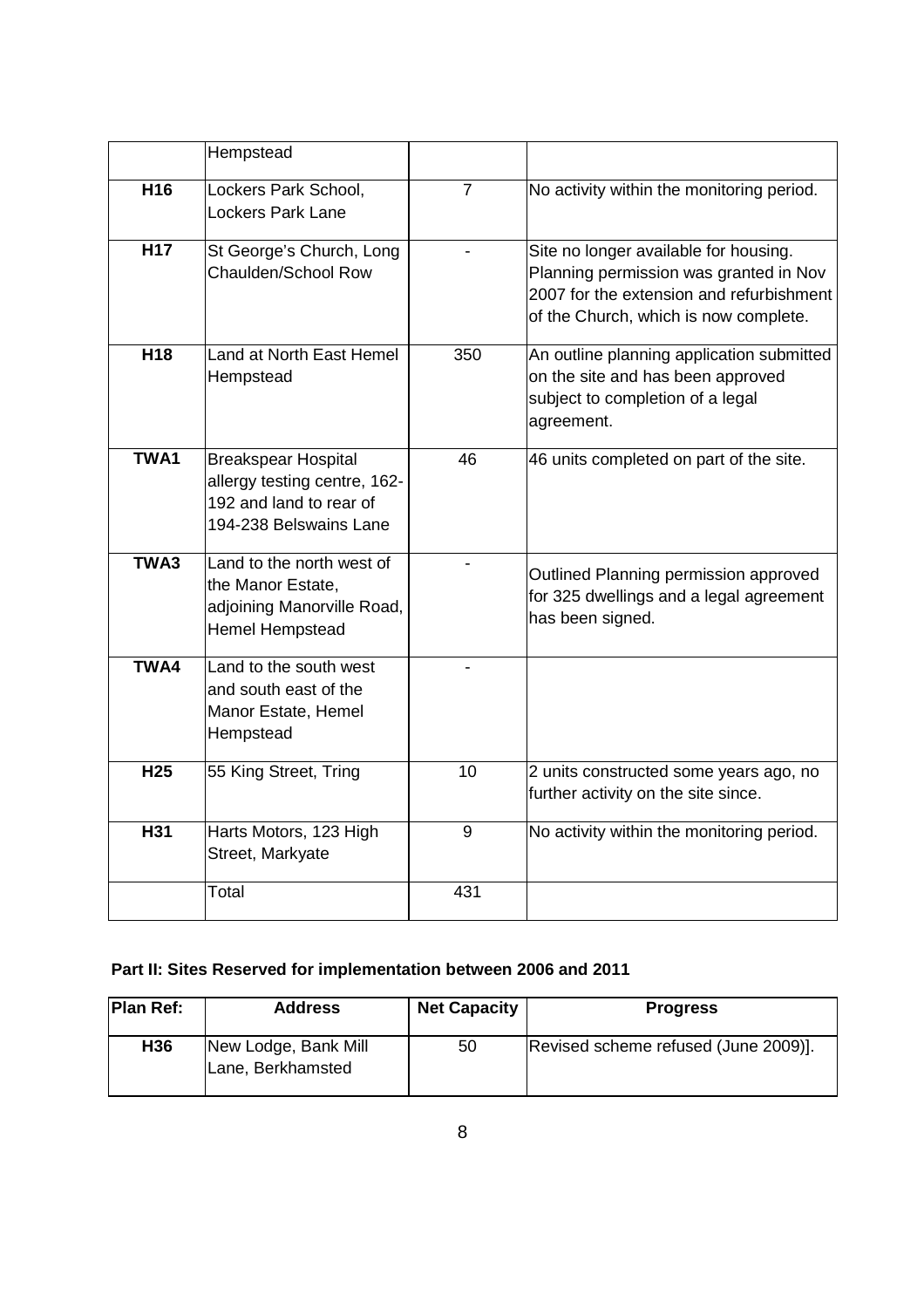| <b>H37</b> | <b>Land at Durrants</b><br>Lane/Shooterway,<br><b>Berkhamsted</b>             | 100 | No progress made on the site. Site will<br>be reconsidered through the Site<br>Allocations DPD.                                                           |
|------------|-------------------------------------------------------------------------------|-----|-----------------------------------------------------------------------------------------------------------------------------------------------------------|
| H38        | <b>Buncefield Lane/Green</b><br>Lane, Hemel Hempstead                         | 80  | No further progress during the monitoring<br>period. [Outline planning permission for<br>88 units approved on part of the site at<br>appeal (4/0692/09).] |
| H39        | Land to the rear of Ninian<br>Road and Argyll Road,<br><b>Hemel Hempstead</b> | 11  | Application submitted for an affordable<br>housing scheme (4/1275/10).                                                                                    |
| <b>H40</b> | Paradise Fields, Hemel<br>Hempstead                                           | 40  | Previously subject to an application.<br>However, application withdrawn. No<br>activity on site since.                                                    |
| H41        | Land South of Redbourn<br>Road, Hemel Hempstead                               |     | Outline planning permission for 33<br>dwellings approved.                                                                                                 |
| H42        | Land at Westwick Farm,<br>Pancake Lane, Hemel<br>Hempstead                    | 50  | Development Brief complete. No further<br>progress during the monitoring period.                                                                          |
| H44        | Land at Manor Farm, High<br>Street, Markyate                                  |     | Scheme for 40 homes approved at<br>appeal.                                                                                                                |
|            | <b>Total</b>                                                                  | 331 |                                                                                                                                                           |

#### **Table 7.5 DBLP Housing programme 1991 – 2011 – commitments and housing proposal sites as at 1st April 2010**

| <b>Source of sites</b>                                                                | No. of units (net) |
|---------------------------------------------------------------------------------------|--------------------|
| Planning permissions                                                                  | 1,635              |
| Sites subject to legal (s.106) agreements                                             | 531                |
| Outstanding Part I DBLP housing proposal sites not<br>already included in the above.  | 431                |
| Outstanding Part II DBLP housing proposal sites not<br>already included in the above. | 331                |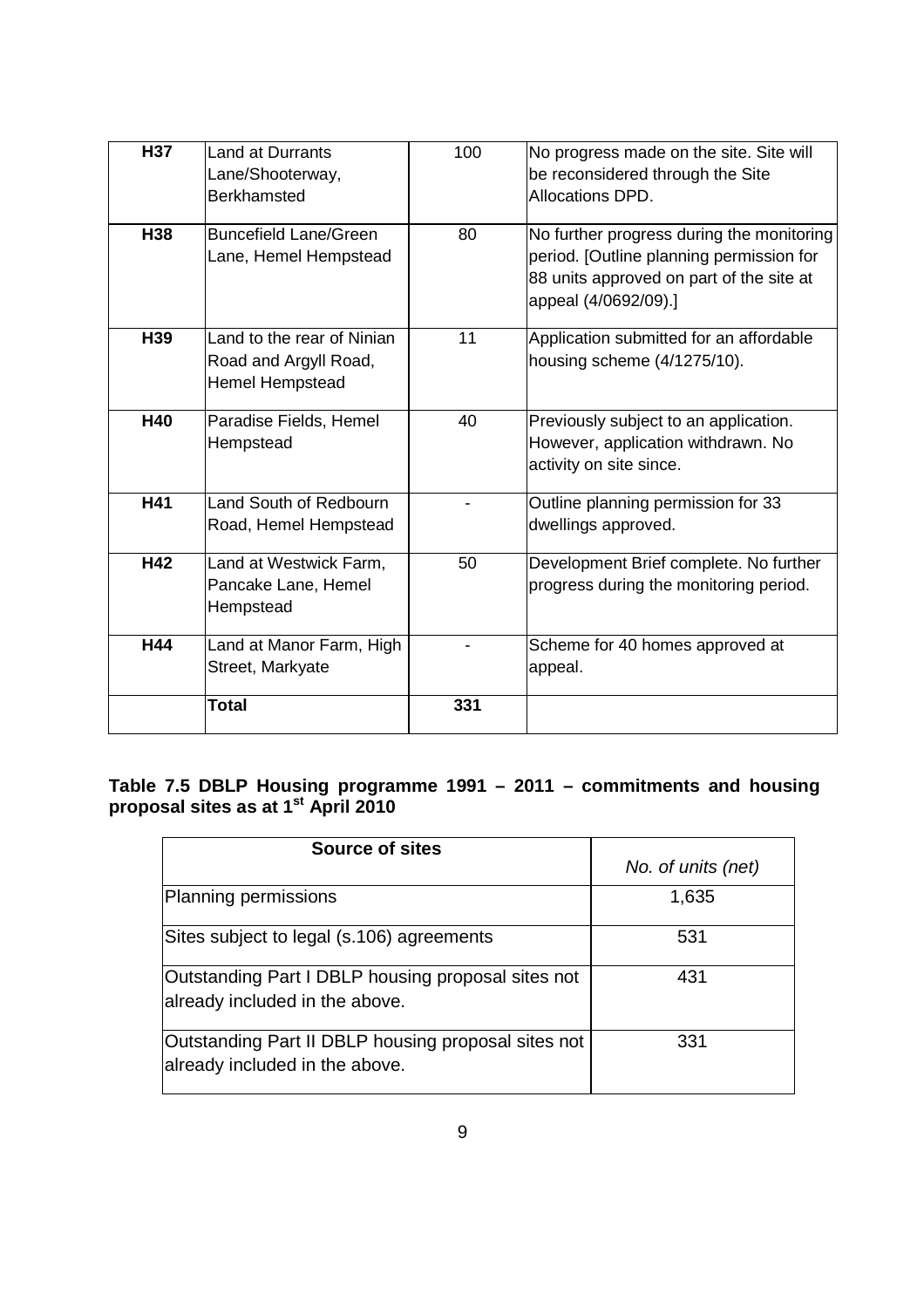| Losses                               |          |
|--------------------------------------|----------|
| <b>Total</b>                         | 2,927    |
| Remaining Structure Plan Requirement | 580      |
| Difference                           | $+2,347$ |

Source: DBC Monitoring

#### **Indicator 3**

## **Table 7.6- Proportion of new dwellings and converted dwellings on previously developed land**

| Core Indicator H3 and DBLP Indicator 1D (65% of housing<br>completions on previously developed land) |                                           |            |  |  |
|------------------------------------------------------------------------------------------------------|-------------------------------------------|------------|--|--|
| <b>Period</b>                                                                                        | <b>Gross completions on</b><br><b>PDL</b> | % of total |  |  |
| 2005/06                                                                                              | 152                                       | 93         |  |  |
| 2006/07                                                                                              | 396                                       | 99         |  |  |
| 2007/08                                                                                              | 381                                       | 99         |  |  |
| 2008/09                                                                                              | 446                                       | 96         |  |  |
| 2009/10                                                                                              | 258                                       | 94         |  |  |

Source: DBC Residential Land Position Statement 2009/10

#### **Indicator 4**

## **Table 7.8- Gross Affordable Housing Provision 2001 – 2010 relative to Total Housing**

| Core Indicator H5, National Indicator 155, and DSCS Meeting<br><b>Housing Need Target 1</b> |                |                                     |                   |  |  |
|---------------------------------------------------------------------------------------------|----------------|-------------------------------------|-------------------|--|--|
| <b>Period</b>                                                                               | <b>Total</b>   | <b>Affordable Housing Provision</b> |                   |  |  |
|                                                                                             | <b>Housing</b> | <b>Number</b>                       | <b>Proportion</b> |  |  |
| $2001/2 - 04/5$                                                                             | 1594           | 211                                 | 13%               |  |  |
| 2005/6                                                                                      | 164            | $-15$                               | $0\%$             |  |  |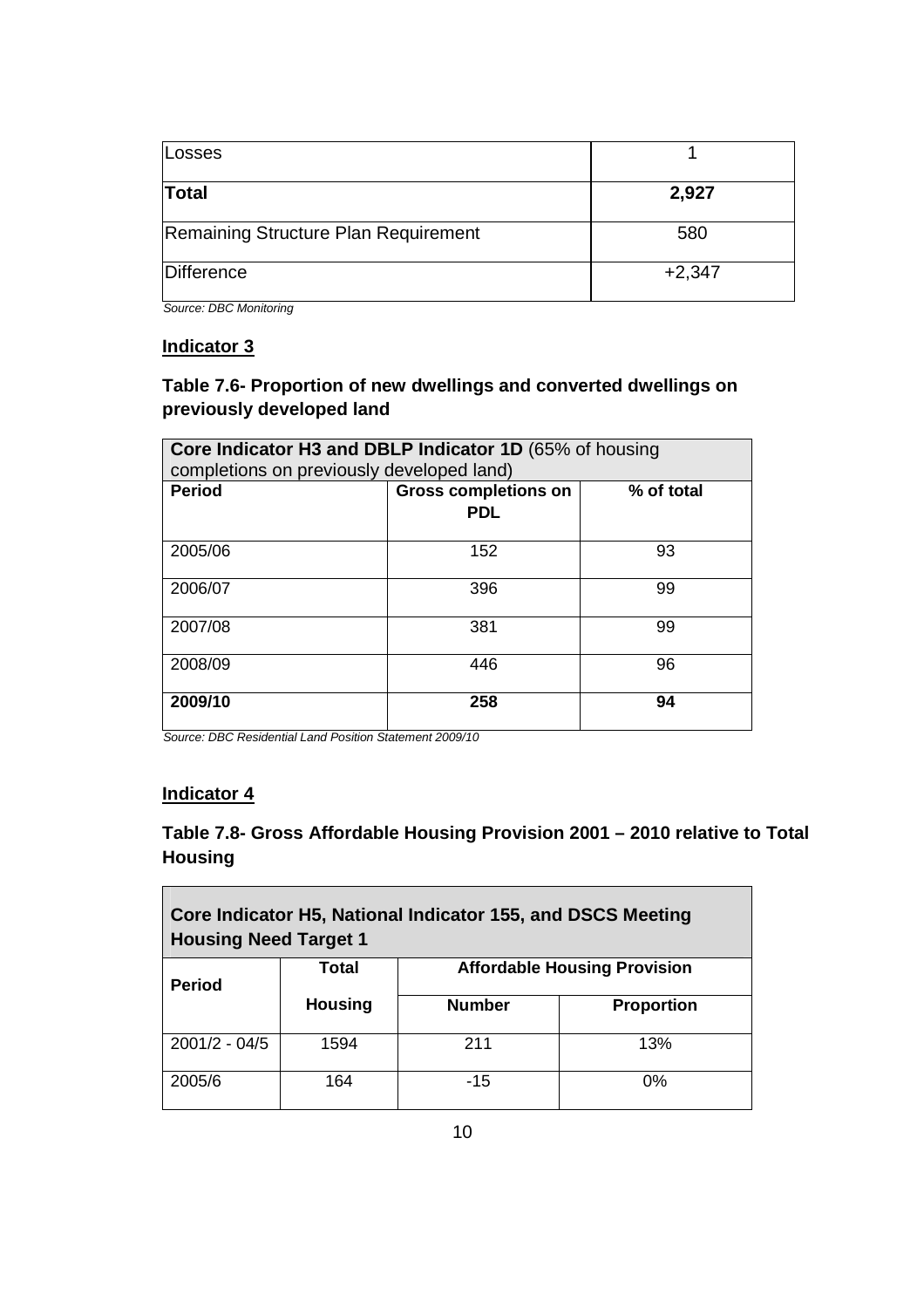| 2006/7       | 400  | 137 | 34.3% |
|--------------|------|-----|-------|
| 2007/8       | 384  | 126 | 32.8% |
| 2008/9       | 418  | 148 | 35.4% |
| 2009/10      | 237  | 96  | 35.2% |
| <b>Total</b> | 3197 | 703 | 22%   |

Source: DBC Monitoring 2009/10

#### **Table 7.9- Cumulative Affordable Housing Provision – Target and Completions**

| DBLP Indicator 3D (Cumulative total compared to Plan requirement) 2008/09                                                                                                                           |                                 |
|-----------------------------------------------------------------------------------------------------------------------------------------------------------------------------------------------------|---------------------------------|
| 1. Total Provision<br>Completions 2001/2 - 2008/09<br>Expected completions (2001 -<br>2009)<br>Outstanding                                                                                          | 607<br>1000<br>393              |
| 2. Annual Rate of Provision<br>Annual Rate achieved<br><b>Annual Target</b>                                                                                                                         | 76<br>125                       |
| DBLP Indicator 3D (Cumulative total compared to Plan requirement) 2009/10                                                                                                                           |                                 |
| 3. Total Provision<br>Completions 2001/2 - 2009/10<br>Expected completions (2001 -<br>2010)<br>Outstanding<br><b>Annual Rate of Provision</b><br>4.<br>Annual Rate achieved<br><b>Annual Target</b> | 703<br>1125<br>440<br>78<br>125 |

Source: DBC Monitoring 2009/10

## **Table 7.10- Type of Affordable Houses:**

|         | <b>Social Rented</b><br>homes provided | Intermediate homes<br>provided |
|---------|----------------------------------------|--------------------------------|
| 2007/08 | 53                                     | 73                             |
| 2008/09 |                                        | 56                             |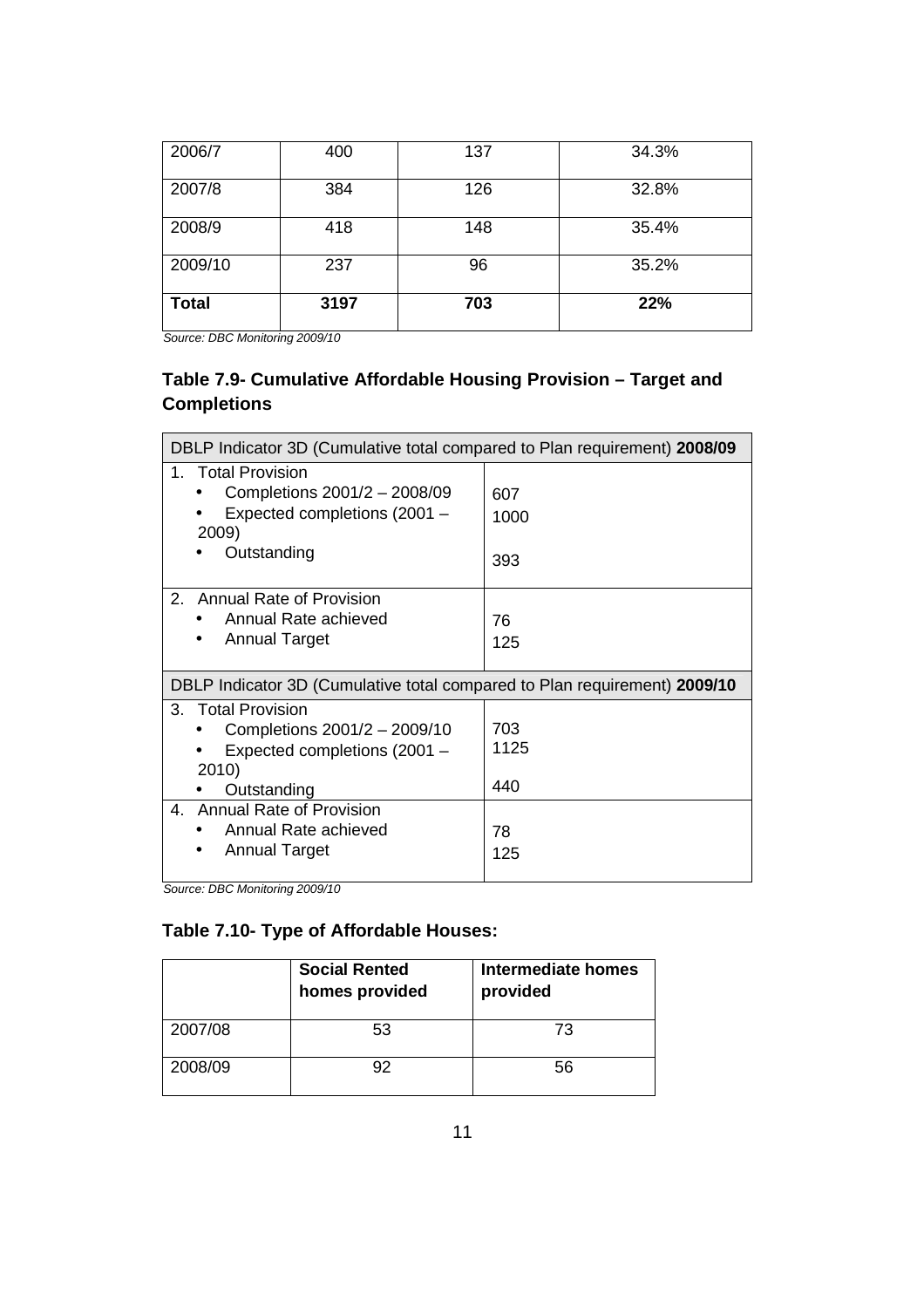| 2009/10 | ^ -<br>JJ | ~~<br>v. |
|---------|-----------|----------|
|         |           |          |

Note: Intermediate homes include shared equity and key worker housing.

#### **Table 7.11- Affordable Housing Commitments**

| At 1 <sup>st</sup> April | <b>Number of dwellings</b>         |                                                   |              |
|--------------------------|------------------------------------|---------------------------------------------------|--------------|
|                          | <b>With planning</b><br>permission | <b>Subject to Section 106</b><br><b>Agreement</b> | <b>Total</b> |
| 2005                     | 35                                 | $118*$                                            | 153          |
| 2006                     | 153                                | 147                                               | 300          |
| 2007                     | 216                                | 268                                               | 484          |
| 2008                     | 337                                | 56                                                | 393          |
| 2009                     | 320                                | 30                                                | 350          |
| 2010                     | 507                                | 242                                               | 749          |

Notes: \* The figure includes estimates in respect of outline applications.

## **Indicator 5**

#### **Table 7.12- Proportion of new dwellings completed by density and number of new dwellings per hectare**

| DBLP Indicator 1A (85% of development achieving densities of > 30 dwellings per<br>Hectare) |     |    |  |  |
|---------------------------------------------------------------------------------------------|-----|----|--|--|
| <b>Period 2008/09</b>                                                                       | No. | ℅  |  |  |
| Less than 30 dph                                                                            | 46  | 11 |  |  |
| Between 30-50 dph                                                                           | 175 | 42 |  |  |
| Greater than 50 dwellings dph                                                               | 197 | 47 |  |  |
| Total<br>418<br>100                                                                         |     |    |  |  |
| % of development at densities > 30 dph                                                      |     | 89 |  |  |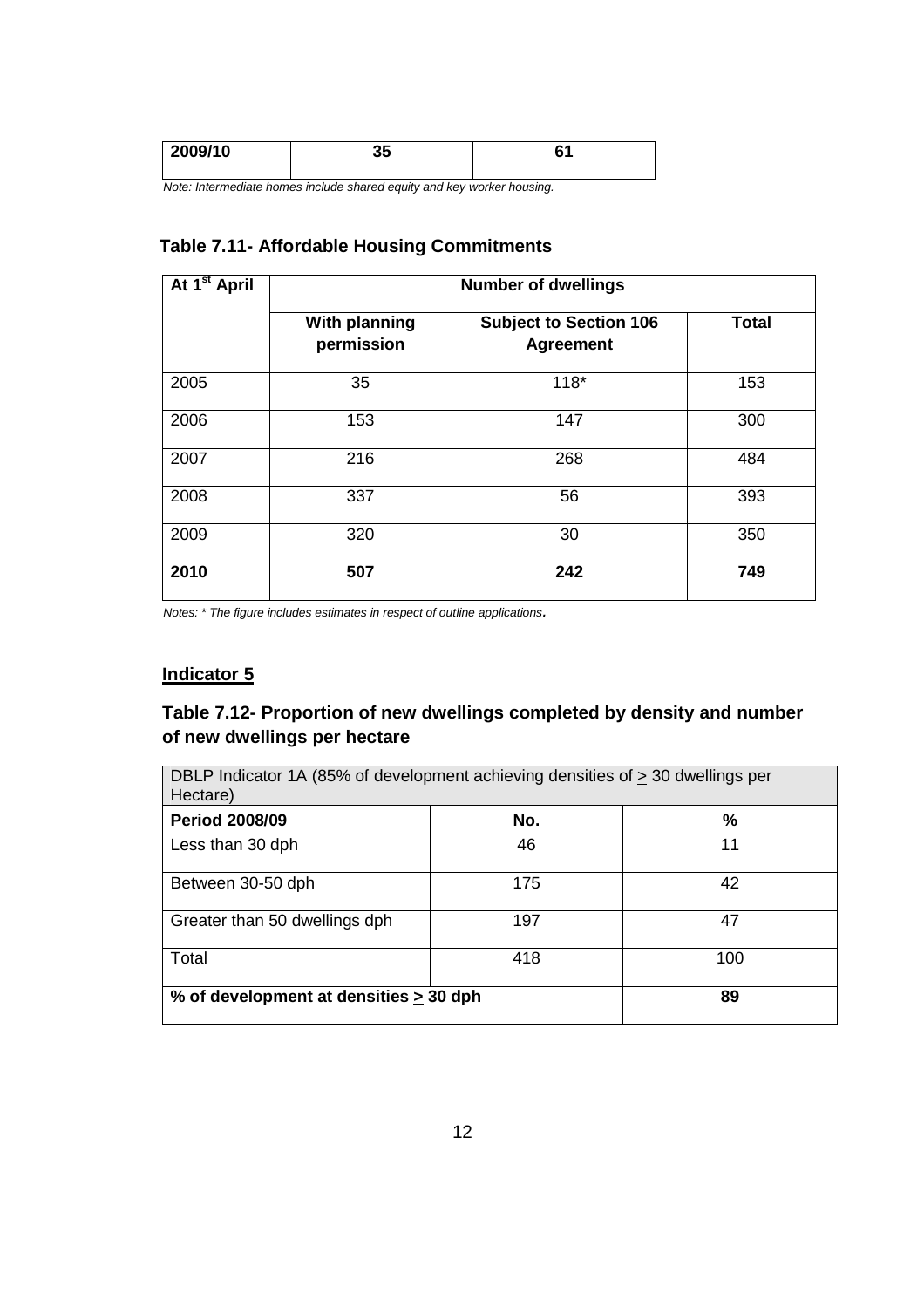| DBLP Indicator 1A (85% of development achieving densities of > 30 dwellings per<br>Hectare) |     |      |  |  |
|---------------------------------------------------------------------------------------------|-----|------|--|--|
| <b>Period 2009/10</b>                                                                       | No. | ℅    |  |  |
| Less than 30 dph                                                                            | 39  | 16.5 |  |  |
| Between 30-50 dph                                                                           | 58  | 24.5 |  |  |
| Greater than 50 dwellings dph                                                               | 140 | 59   |  |  |
| Total<br>237<br>100                                                                         |     |      |  |  |
| % of development at densities $\geq$ 30 dph                                                 |     | 83.5 |  |  |

Source: DBC monitoring 2009/10

Note: These figures exclude demolitions

## **Table 7.13- Average Density of New Dwellings Built**

| Year    | <b>Net Site Areas</b><br>in total (Ha) | <b>Number of dwellings</b><br>completed on the sites | <b>Density of Development</b><br>dwellings/ha |
|---------|----------------------------------------|------------------------------------------------------|-----------------------------------------------|
| 2001/02 | $2.54^{1}$                             | $65^1$                                               | 26                                            |
| 2002/03 | 16.09 <sup>1</sup>                     | $255^1$                                              | $32^2$                                        |
| 2003/04 | 25.86                                  | 621                                                  | 24                                            |
| 2004/05 | 7.53                                   | 209                                                  | 28                                            |
| 2005/06 | 8.28                                   | 247                                                  | 30                                            |
| 2006/07 | 10.71                                  | 382                                                  | 36                                            |
| 2007/08 | 14.37                                  | 400                                                  | 28                                            |
| 2008/09 | 9.19                                   | 347                                                  | 38                                            |
| 2009/10 | 8.08                                   | 227                                                  | 28                                            |

1Sites recorded: this is a proportion of all completions in the year

2This figure excludes the John Dickson site. If this site is included, the average density is 47dph

Source: DBC Monitoring

Note: Average density- dwellings per hectare over all new build sites

#### **Indicator 6**

#### **Table 7.14**

#### **Gross completions 2009/10 in settlements by type**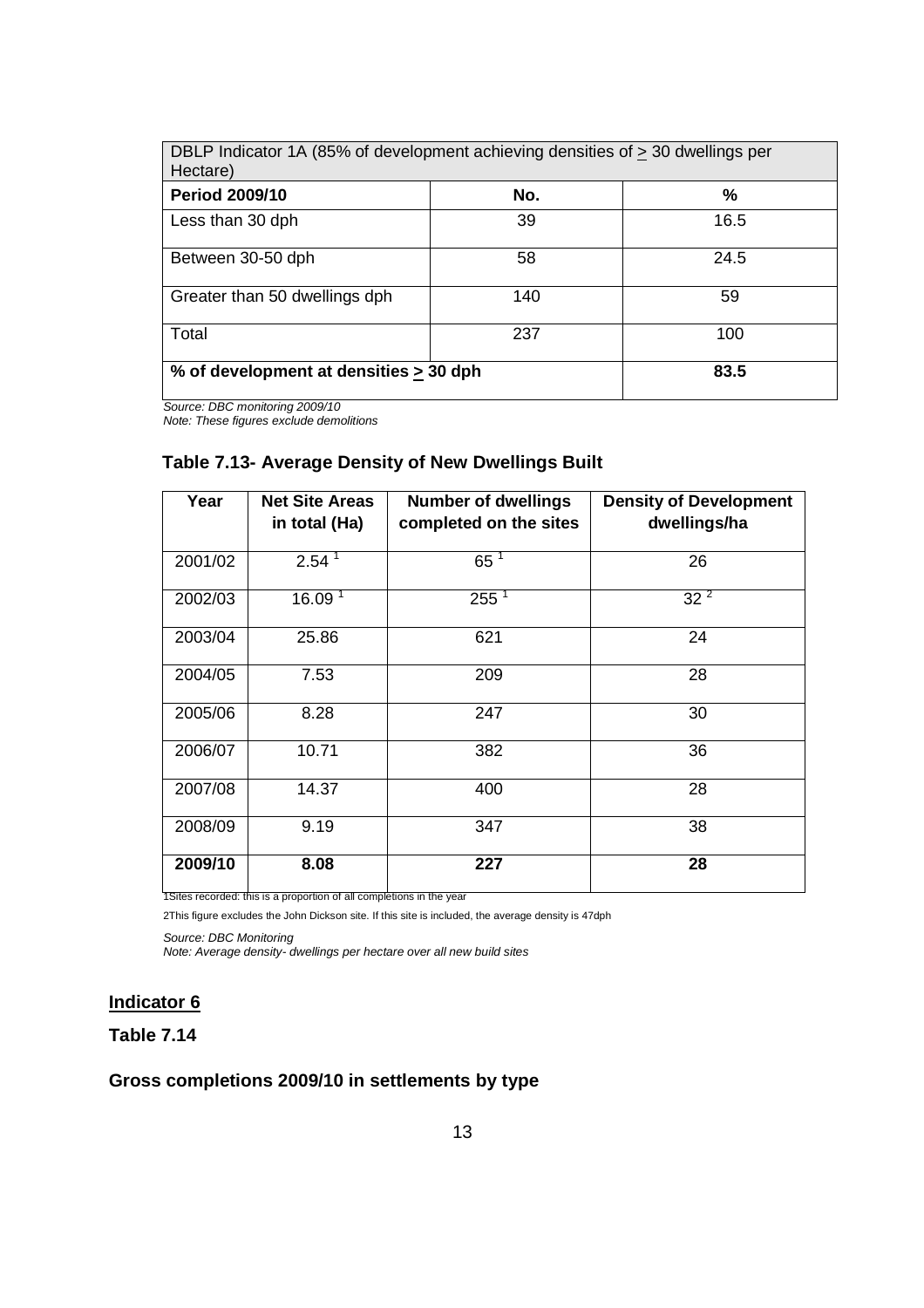| <b>Settlement</b>      | <b>Houses</b> | <b>Flats</b> | <b>Total</b> |
|------------------------|---------------|--------------|--------------|
| Towns:                 |               |              |              |
| <b>Hemel Hempstead</b> | 32            | 136          | 168          |
| <b>Berkhamsted</b>     | 26            | 23           | 49           |
| Northchurch            | 6             | O            | 6            |
| Tring                  | 5             | 0            | 5            |
| <b>Total</b>           | 69            | 159          | 228          |
| <b>Large Villages:</b> |               |              |              |
| Bovingdon              | 2             | 0            | 2            |
| <b>Kings Langley</b>   |               | 0            |              |
| Markyate               | 1             | 3            | 4            |
| <b>Total</b>           | 10            | 3            | 13           |
| <b>Rest of Dacorum</b> |               |              |              |
| <b>Total</b>           | 17            | 0            | 17           |
| <b>Grand Total</b>     | 96            | 162          | 258          |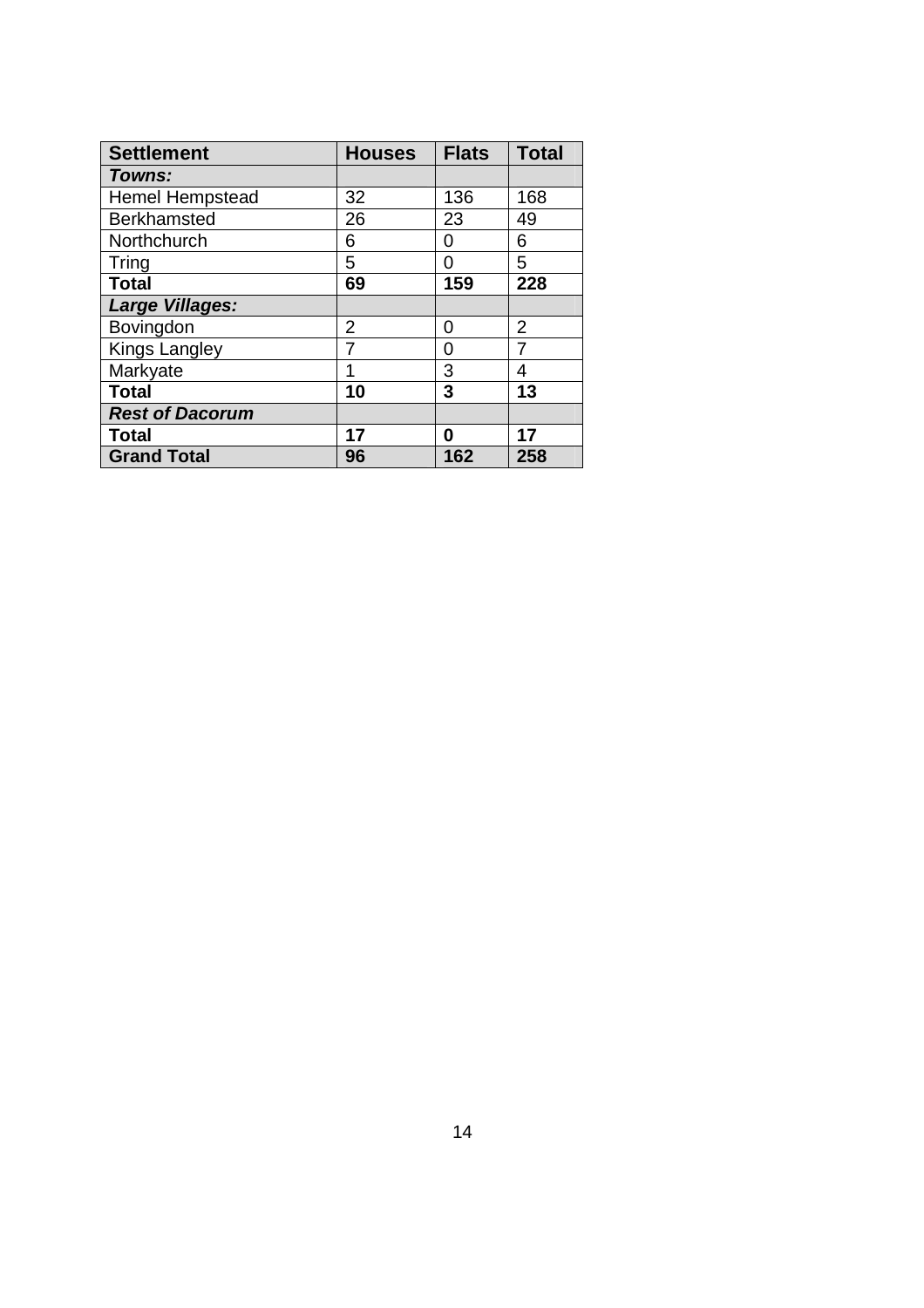#### **Indicator 7**

#### **Table 7.15**

## **Total number of new dwellings completed by settlement**

| DBLP Indicator 2A (< 5% outside of the named settlements in Policies 2-8) |                        |                        |
|---------------------------------------------------------------------------|------------------------|------------------------|
| Net Housing Completions 1 April 2009 to 31 March 2010:                    |                        |                        |
|                                                                           | <b>Total Completed</b> | % of total Completions |
| Settlement                                                                |                        |                        |
| Total in named settlements*                                               | 225                    | 94.9                   |
| Total outside named settlements                                           | 12                     | 5.1                    |

Source: DBC Monitoring

\*Named settlements refer to the towns, large villages and selected small villages identified in the DBLP.

#### **Indicator 8**

#### **No additional information**

#### **Indicator 9**

**No additional information** 

## **8. Employment**

**Indicator 1** 

#### **Table 8.1-Amount of Employment Floorspace by Type**

| 2008/2009        |                         |                       |
|------------------|-------------------------|-----------------------|
| <b>Use Class</b> | Floorspace (sq m) Gross | Floorspace (sq m) Net |
| B <sub>1</sub>   | 7,583                   | 3,480                 |
| <b>B2</b>        | 22,437                  | 9,506                 |
| B <sub>8</sub>   | 1.914                   | $-5,302$              |
| <b>Total</b>     | 31,934                  | 7,684                 |

| 2009/2010        |                         |                       |
|------------------|-------------------------|-----------------------|
| <b>Use Class</b> | Floorspace (sq m) Gross | Floorspace (sq m) Net |
| <b>B1</b>        | 1752                    | $-5151$               |
| <b>B2</b>        | 1299                    | -7634                 |
| B <sub>8</sub>   | 2824                    | $-6130$               |
| <b>Total</b>     | 5875                    | $-18,915$             |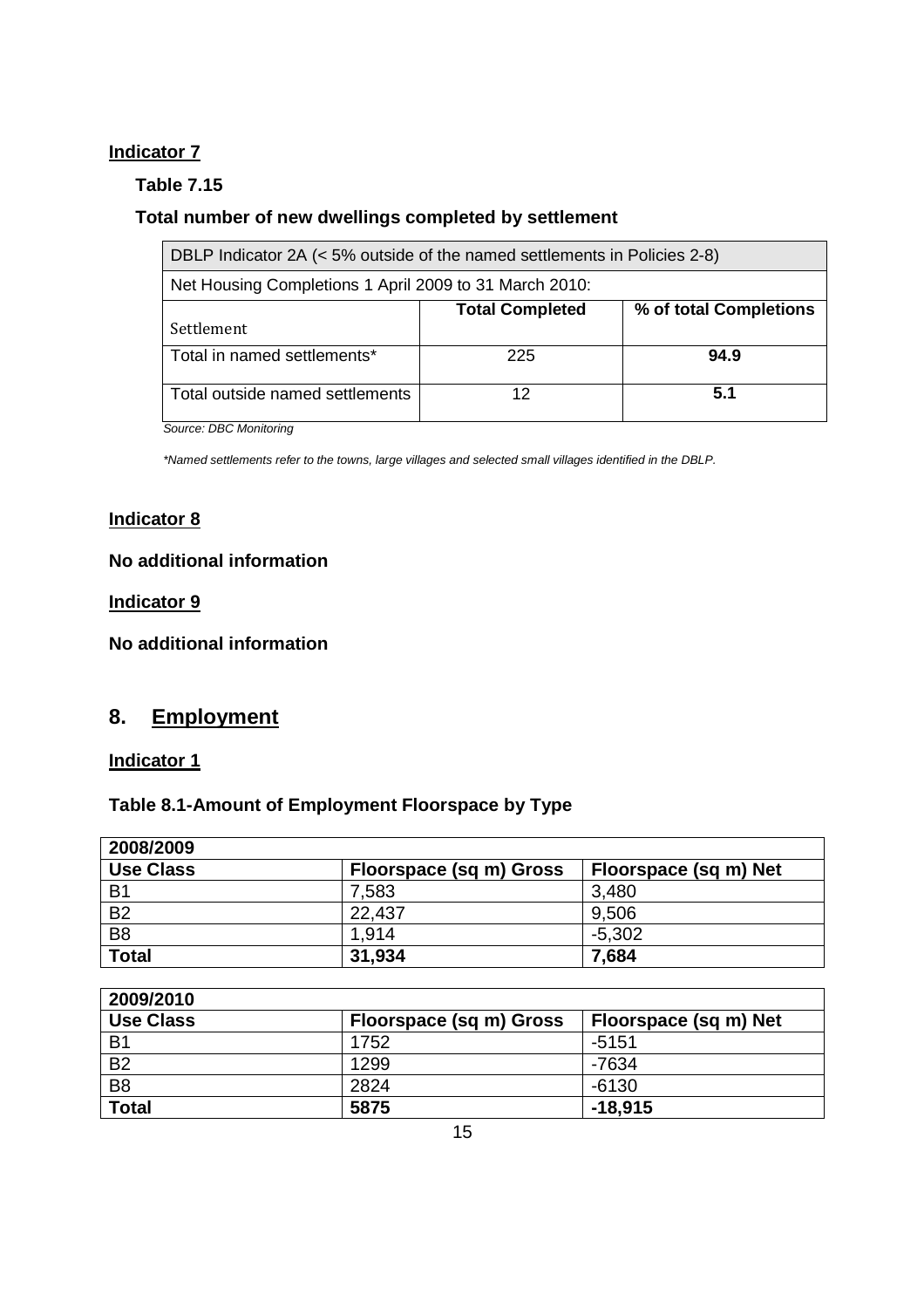#### **Indicator 2**

#### **Table 8.2- Amount of Floorspace by Type which is on Previously Developed Land**

| <b>Use Class</b> | <b>Amount of</b><br><b>Floorspace PDL</b><br>(sq m) | <b>Total Floorspace</b><br>(sq m) | % on PDL |
|------------------|-----------------------------------------------------|-----------------------------------|----------|
| B <sub>1</sub>   | 211                                                 | 1752                              | 12%      |
| <b>B2</b>        | 349                                                 | 1299                              | 27%      |
| B <sub>8</sub>   | 407                                                 | 2824                              | 14%      |
| <b>Total</b>     | 967                                                 | 5875                              | 16%      |

Source: DBC monitoring

#### **Indicator 3**

#### **Table 8.3: Cumulative employment completions**

| DBLP Indicator 4A (Cumulative B1 total compared to Policy 30 Guideline |                                |
|------------------------------------------------------------------------|--------------------------------|
| Gross Business floorspace requirement 1991 - 2011 = 130,000 sqm        |                                |
| <b>Business Floorspace Completions 1991 - 2009/10</b>                  |                                |
| Year                                                                   | <b>Gross Completions (sqm)</b> |
| 1991-2009                                                              | 116,622                        |
| 2009/10                                                                | 131                            |
| <b>Total</b>                                                           | 116,753                        |
| <b>Remaining Gross Floor area</b>                                      | 13,247                         |

Source: DBC monitoring - Employment Land Commitments Position Statements Note: Records completions in GEAs and Town Centres Only

#### **Indicator 4**

#### **Table 8.4: Number of employee jobs since 2006**

|                         | 2006   | 2007   | 2008   |
|-------------------------|--------|--------|--------|
| Number of employee jobs | 58,800 | 59,600 | 60,600 |

Source: www.nomisweb.co.uk

The number of employee jobs is defined as 'the number of jobs held by employees' and excludes the selfemployed, government-supported trainees and HM Forces.

#### **Indicator 5 - Employment Land Available**

#### **Table 8.5: Land designated as Employment Proposal Sites that remains undeveloped**

| Core Indicator BD3(i) and DBLP Indicator 4B (Progress on employment proposal |  |  |  |  |
|------------------------------------------------------------------------------|--|--|--|--|
| sites)                                                                       |  |  |  |  |

| <b>Plan Ref:</b> | <b>Address</b>          | <b>Use</b> | (Ha) | <b>Designated Site Area</b> Progress | lLand<br>Remaining<br>(Ha) |
|------------------|-------------------------|------------|------|--------------------------------------|----------------------------|
| E <sub>2</sub>   | Buncefield Lane B2 / B8 |            | 2.8  |                                      | 2.8                        |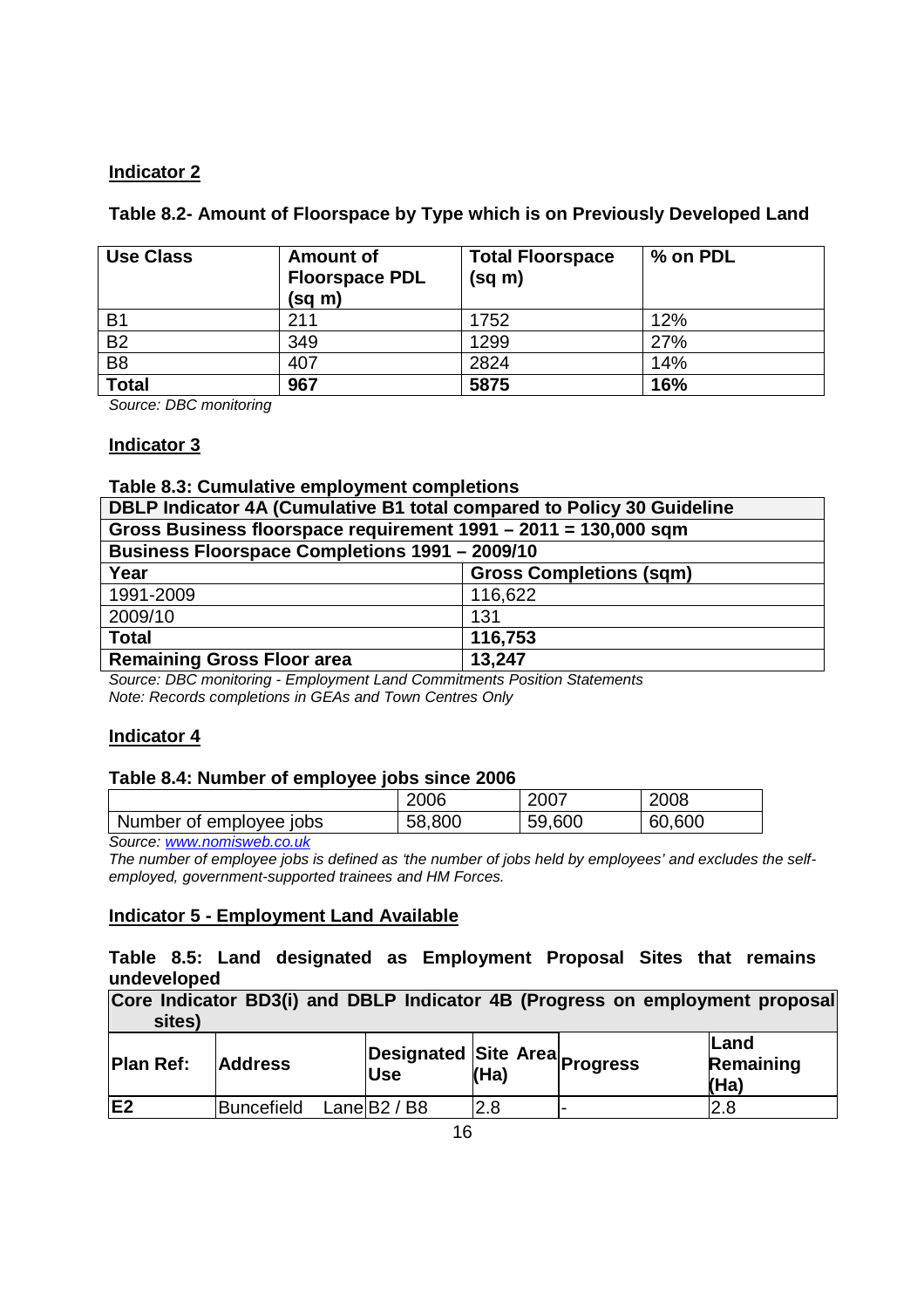|                | Source: DBC monitoring - Employment Land Position Statement No. 33 and 34 (1 April 2009 and 2010)                          |                                                                                                                                                                            |           |                                                                                                                                                                                                                          |             |
|----------------|----------------------------------------------------------------------------------------------------------------------------|----------------------------------------------------------------------------------------------------------------------------------------------------------------------------|-----------|--------------------------------------------------------------------------------------------------------------------------------------------------------------------------------------------------------------------------|-------------|
|                |                                                                                                                            | <b>Total Land Remaining</b>                                                                                                                                                |           |                                                                                                                                                                                                                          | 21.26 ha    |
| E <sub>6</sub> | <b>Miswell</b><br>Tring                                                                                                    | Lane, B1/ B2/ B8                                                                                                                                                           | 0.8       |                                                                                                                                                                                                                          | 0.8         |
| <b>TWA7</b>    | Land<br>at<br>Former<br>Dickinson,<br>including the high related<br>bay warehouse, paper<br>London<br>Apsley,<br>Hempstead | the Visitor<br>&<br>John centre<br>museum<br>to<br>Road, industry and<br>Hemel related<br>redevelopm<br>ent<br>for<br>creating<br>local<br>employment<br>opportunitie<br>s | 2.32      | Outline planning 0.2<br>permission<br>for<br>approved<br>mixed-use<br>scheme, including<br>offices and hotel.<br><b>Scheme</b><br>has<br>been<br>part<br>implemented with<br>the<br>offices<br>remaining<br>outstanding. |             |
| <b>E4</b>      | Cherry STAs<br>Three<br>Trees Lane (East) other<br>Hemel<br>Hempstead                                                      | activities<br>in<br>the national<br>regional<br>or<br>interest                                                                                                             | $or$ 16.6 | Possible<br>allocation<br>for<br>housing<br>through<br>the East Hemel<br>Hempstead Area<br>Action<br>Plan<br>$(AAP)$ .<br>Public<br>consultation<br>on<br>the AAP will be<br>during<br>summer<br>2009.                   | re-16.6     |
| E3             | Ground)<br>Hemel<br>Hempstead<br>Boundary<br>Hemel<br>(North)<br>Hempstead                                                 | Way $B2 / B8$                                                                                                                                                              | 2.9       | $\circ$ f<br>Part<br>(Site<br>developed<br>B)<br>for<br>mixed<br>industrial/storage<br>development.                                                                                                                      | $site$ 0.84 |
|                | (West)/Wood<br>Land End (South)<br>(Kodak<br><b>Sports</b>                                                                 |                                                                                                                                                                            |           |                                                                                                                                                                                                                          |             |

Source: DBC monitoring - Employment Land Position Statement No. 33 and 34 (1 April 2009 and 2010) and DBLP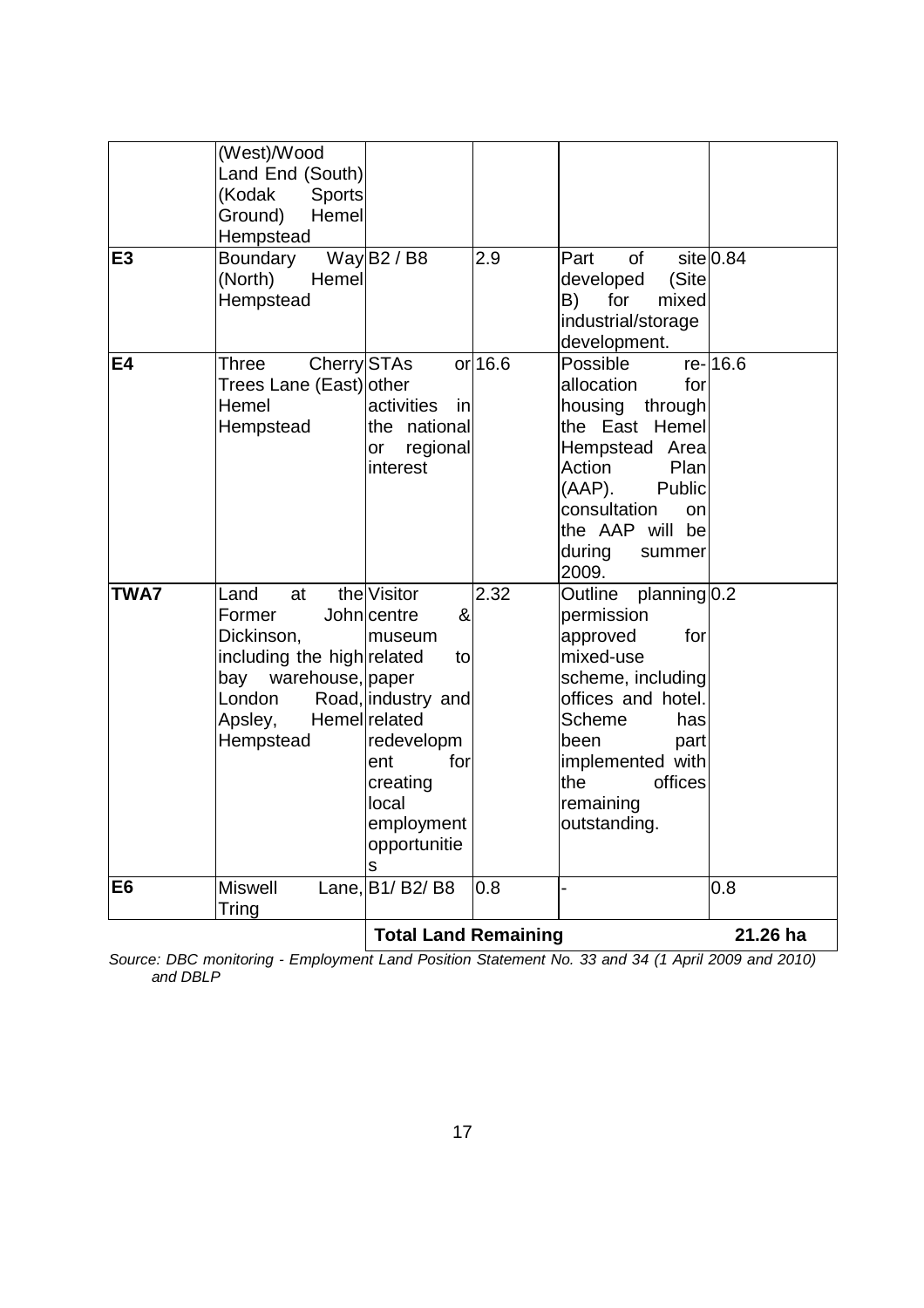| Table 8.6: All employment land that has outstanding planning permission |
|-------------------------------------------------------------------------|
|-------------------------------------------------------------------------|

| <b>Core Indicator BD3(ii)</b> |                  |  |  |  |
|-------------------------------|------------------|--|--|--|
| <b>Use Class</b>              | Floorspace (sqm) |  |  |  |
| <b>B1</b>                     | 57,006           |  |  |  |
| <b>B2</b>                     | 9,227            |  |  |  |
| B <sub>8</sub>                | 18,859           |  |  |  |
| <b>Total</b>                  | 85,092           |  |  |  |

Source: DBC monitoring - Employment Land Position Statement No. 34 – as at 1 April 2010, DBC

#### **Indicator 6**

#### **Table 8.7: Employment land lost**

| Amount of B-class employment land lost to   10,997              |       |
|-----------------------------------------------------------------|-------|
| other uses (sqm) (total)                                        |       |
|                                                                 | 6.903 |
| -R2                                                             |       |
| - R8                                                            |       |
| Amount of B-class employment land lost to $\vert 3,075 \rangle$ |       |
| residential uses (sqm)                                          |       |
|                                                                 |       |

Source: DBC monitoring

#### **Indicator 7**

#### **Density of major new employment development (DBLP indicator 1B)**

The Employment Land Position Statement No. 34 – as at 1 April 2010 shows that there have been no major employment developments over the monitoring period. Major employment developments are those over 2,500 sqm (GFA) if they are primarily office use, and over 5,000 sqm (GFA) if they are primarily industry or storage and distribution uses.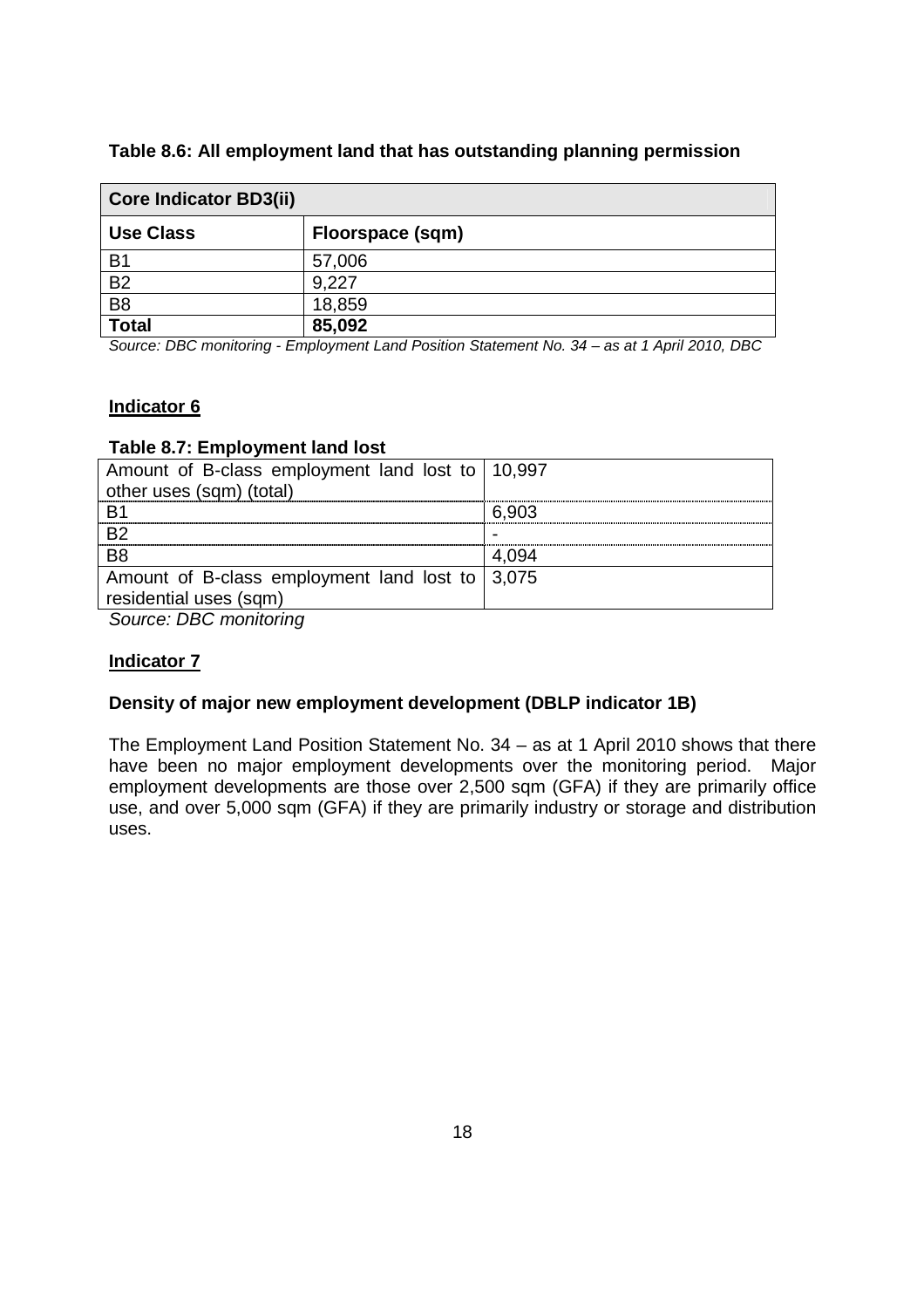## **9. Town Centre and Retail Development**

#### **Indicator 1**

The information for this indicator is all contained within the table in chapter 9 and was obtained from DBC monitoring - Employment Land Position Statement 2009/10 and the Floorspace Lost report (01/04/2010).

#### **Indicator 2**

#### **Table 9.1: Retail Floorspace permitted outside established centres**

| <b>Committed gains</b>                                | As at April 2010 |
|-------------------------------------------------------|------------------|
| <b>Town Centres</b>                                   | 1,894            |
| <b>Local Centres</b>                                  | 7.249            |
| Main Out of Centre Retail Locations                   | $\blacksquare$   |
| <b>Other Out of Centre</b>                            | 234              |
| <b>Total</b>                                          | 9,377            |
| % of floorspace permitted outside established centres | 2.5%             |

Source: DBC monitoring - Employment Land Position Statement No. 34, April 2010, DBC.

#### **Figure 9.1: Hemel Hempstead Town Centre and Old Town mix of uses**

| Use Class        | Hemel Hempstead Town Centre |      |           |          |           |          | Hemel Old Town |               |
|------------------|-----------------------------|------|-----------|----------|-----------|----------|----------------|---------------|
|                  | Town Centre overall         |      | Main      | Shopping | Mixed     | Shopping |                |               |
|                  |                             |      | Frontage  |          | Frontage  |          |                |               |
|                  | No. Units                   | $\%$ | No. Units | $\%$     | No. Units | $\%$     | No. Units      | $\frac{0}{0}$ |
| A1 total         | 147                         | 47   | 100       | 70       | 16        | 53       | 25             | 24            |
| Comparison       | 112                         | 36   | 87        | 61       | 10        | 33       | 15             | 14            |
| Convenience      | 13                          | 4    | 4         | 3        | 4         | 13       | 2              | 2             |
| A1 Service       | 22                          |      | 9         | 6        |           |          | 8              | 8             |
| А2               | 45                          | 15   | 4         | 3        | 6         | 20       | 10             | 10            |
| A3, A4, A5       | 40                          | 13   | 10        |          | 3         | 10       | 17             | 16            |
| B <sub>1</sub> a | 3                           |      | 0         | 0        | 0         | 0        | 3              | 3             |
| Other            | 24                          | 8    |           |          | $\Omega$  |          | 33             | 31            |
| Vacant           | 51                          | 16   | 28        | 20       | 5         | 17       | 17             | 16            |
| Total            | 310                         | 100  | 143       | 101      | 30        | 100      | 105            | 100           |

Source: DBC survey, October 2009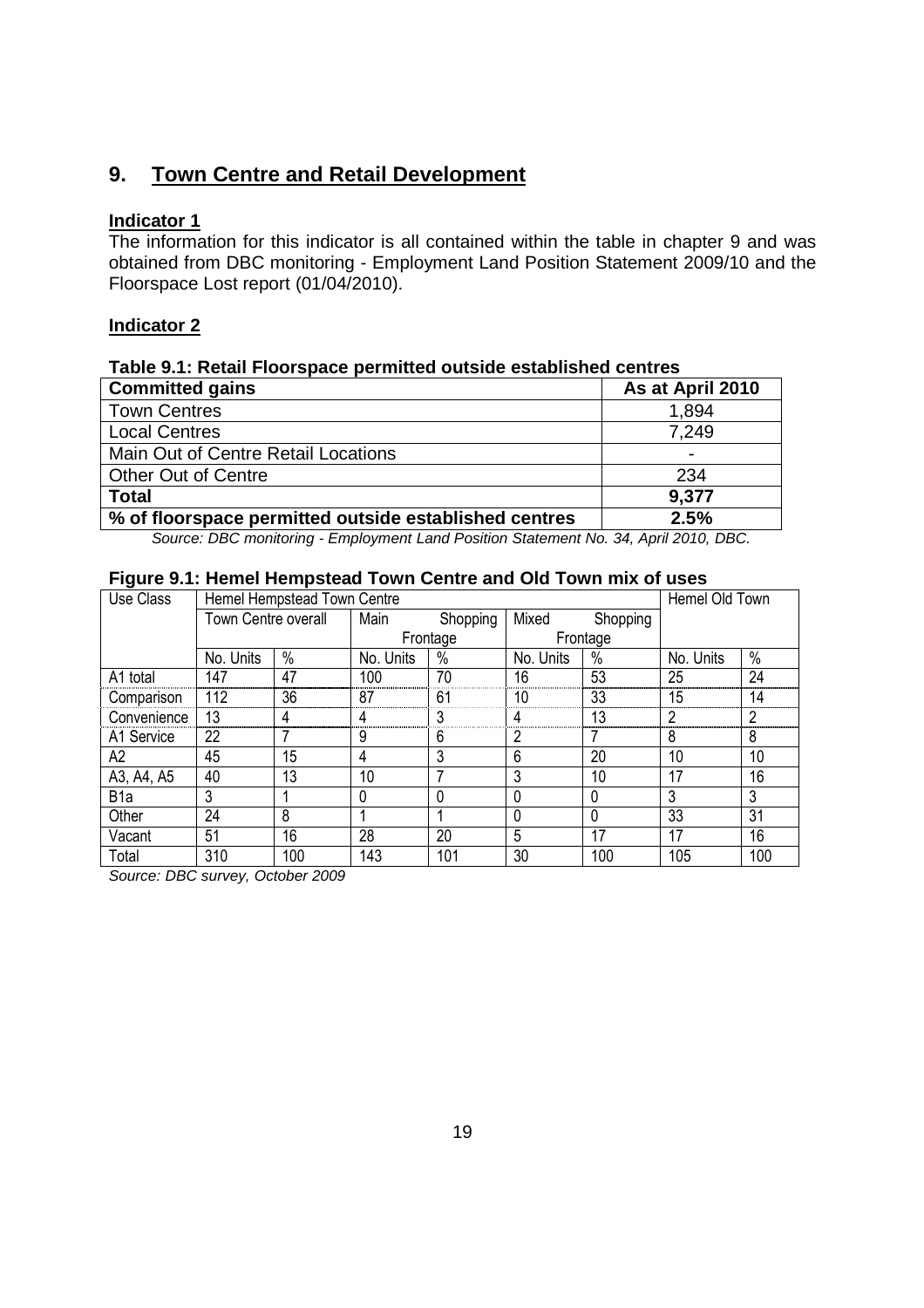## **10. Transport and Accessibility**

#### **Indicator 1 – NI 175**

#### **Data from Hertfordshire County Council**

**Table 10.1 Amount of New Residential Development within 30 minutes Public Transport Time** 

|                        | <b>Completions</b><br>within 30 | $\frac{0}{0}$        |
|------------------------|---------------------------------|----------------------|
| <b>Service</b>         | <b>Minutes</b>                  | <b>Accessibility</b> |
| <b>Primary Schools</b> | 235                             | 100%                 |
| Secondary Schools      | 232                             | 98%                  |
| Employment             | 235                             | 100%                 |
| GPs                    | 234                             | 99%                  |
| Hospitals              | 175                             | 74%                  |
| <b>Retail Centres</b>  | 229                             | 97%                  |
| Note:                  |                                 |                      |

Public Transport includes buses, trains and walking Source: HCC monitoring

#### **Indicator 2- DBLP 6C**

#### **Table 10.2 Parking for completed housing developments: Accessibility Zones 3+4**

| <b>Settlement</b>      | <b>No of Units</b> | <b>Car parking</b><br>max<br>standard | <b>Car parking</b><br>provided | Average |
|------------------------|--------------------|---------------------------------------|--------------------------------|---------|
| <b>Hemel Hempstead</b> | 51                 | 89.25                                 | 81                             | 1.59    |
| Berkhamsted            | 151                | 287                                   | 221                            | 1.46    |
| Northchurch            | っ                  | 3.75                                  | 5                              | 2.50    |
| Tring                  | З                  | 9                                     | 16                             | 5.33    |
| <b>Rest of Dacorum</b> | 32                 | 77                                    | 86                             | 2.69    |
| <b>Total</b>           | 239                | 466                                   | 409                            | 1.71    |

Source: DBC monitoring

#### **Indicator 3**

Source: DBC monitoring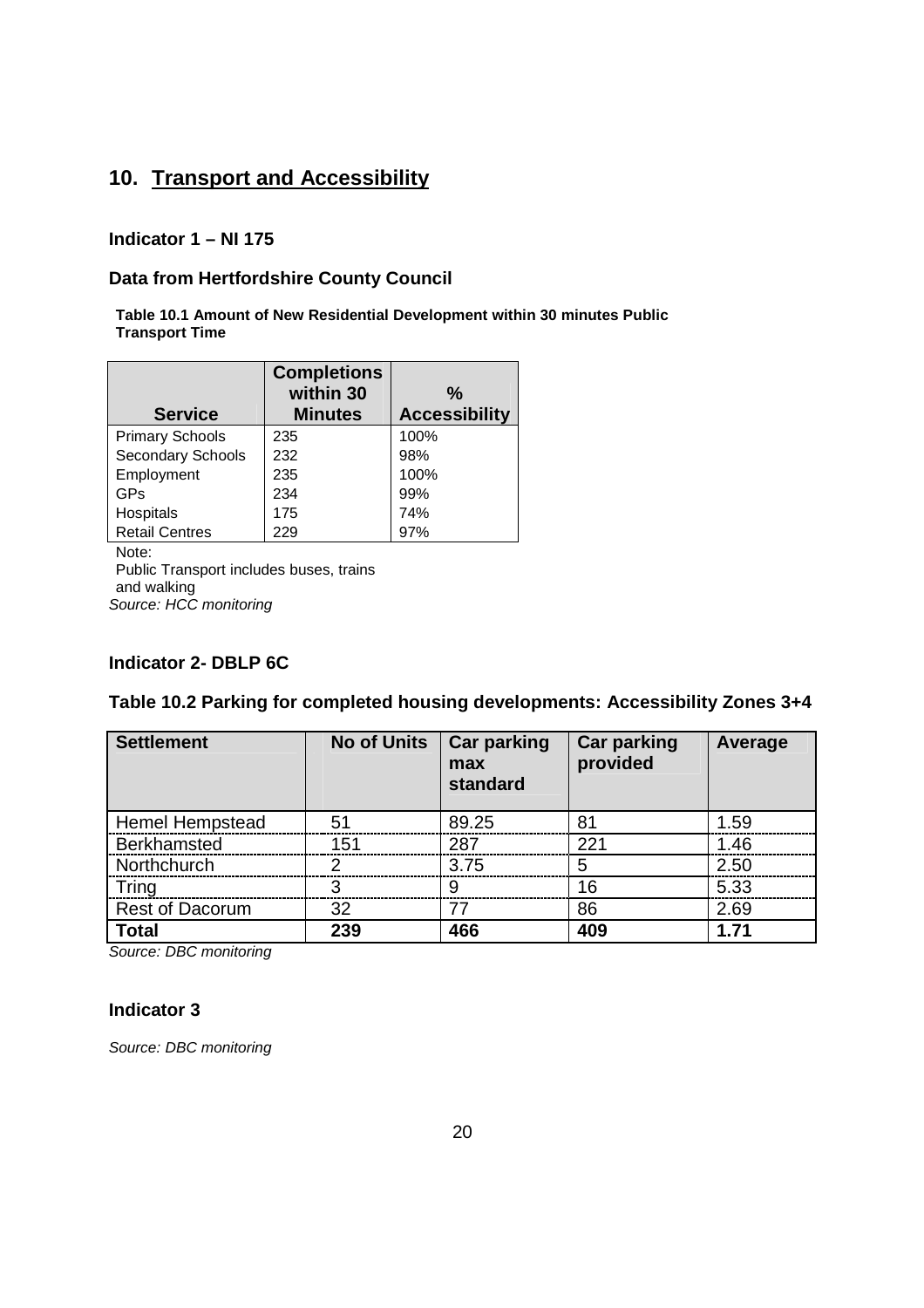## **11. Social & Community Facilities**

#### **Indicator 1**

No additional data

#### **Indicator 2**

www.hertsdirect.org/schoolplaces

http://www.hertsdirect.org/docs/pdf/m/risingdemand

GCSE Results and key figures for education

|                      | % Achieving 5+<br>$A^*$ -C |      | % Achieving 5+<br>$A^*$ -G |      | % Any passes |      |
|----------------------|----------------------------|------|----------------------------|------|--------------|------|
|                      | 2008                       | 2009 | 2008                       | 2009 | 2008         | 2009 |
| <b>Dacorum</b>       | 69.6                       | 73.9 | 95.8                       | 95.3 | 99           | 99.1 |
| <b>Hertfordshire</b> | 71.1                       | 74.1 | 94.5                       | 95.1 | 98.9         | 99.2 |
| England              | 65.3                       | 70   | 91.6                       | 92.3 | 98.6         | 98.9 |

Source: Department of Children Schools & Families

#### **Indicator 3-**

Source: DBC monitoring – with the help of Claire Covington and Development Management

## No additional data

#### **Indicator 4-**

Source: DBC monitoring – with the help of Claire Covington and Development Management No additional data

#### **Indicator 5- DBLP 8A**

| Retention of social and community facilities        |                             |  |  |  |  |  |
|-----------------------------------------------------|-----------------------------|--|--|--|--|--|
| Loss of leisure facilities 2008/09- by<br>use class | Amount of floorspace (sq m) |  |  |  |  |  |
| C <sub>1</sub>                                      | $-4269$                     |  |  |  |  |  |
| $\frac{1}{C2}$                                      | $-2100$                     |  |  |  |  |  |
| $\overline{D1}$                                     | $-533$                      |  |  |  |  |  |
| $\overline{D2}$                                     | $-1200$                     |  |  |  |  |  |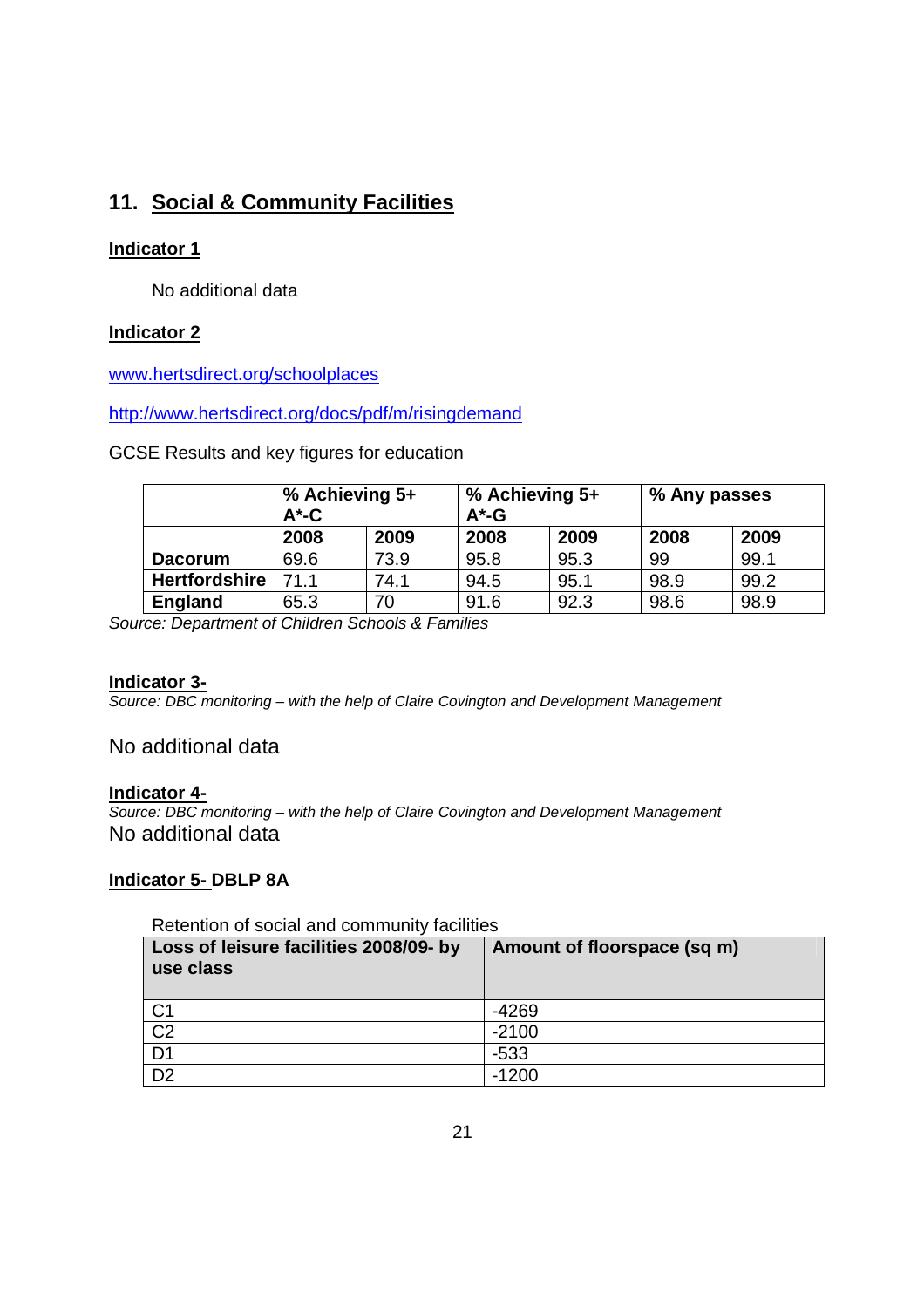| Loss of leisure facilities 2009/10- by<br>use class | Amount of floorspace (sq m) |
|-----------------------------------------------------|-----------------------------|
| C <sub>1</sub>                                      |                             |
| $\overline{C2}$                                     | $-6782$                     |
| $\overline{D1}$                                     | $-1993$                     |
| $\overline{D2}$                                     | $-616$                      |

\*Figures taken from floorspace lost report RLPS 2010 Source: DBC monitoring

## **12. Built and Natural Environment**

#### **Indicator 1**

Source: DBC monitoring – Conservation and Design

No additional data

**Indicator 2** Source: DBC monitoring – Conservation and Design

No additional data

**Indicator 3** Source: DBC monitoring No additional data

**Indicator 4** Source: DBC monitoring

#### No additional data

**Indicator 5**

Source: C-Plan Energy Statement monitoring

No additional data

**Indicator 6** Source: DBC monitoring – Alison King Environmental Health

No additional data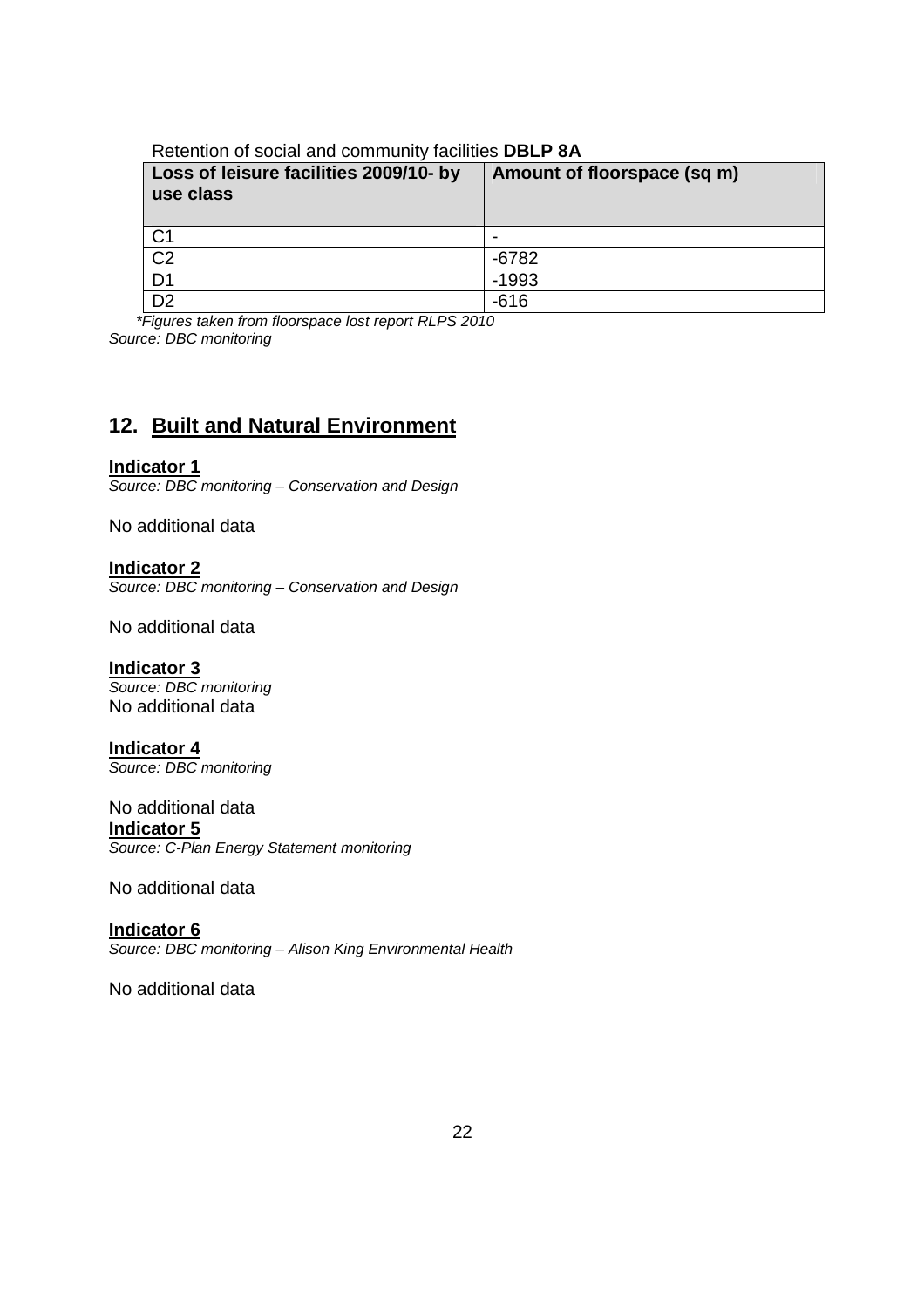# **13. Framework for Future Monitoring**

No additional information

## **14. Conclusions**

## **Indicator conclusions per section**

| <b>Indicators</b>                                                                                                             | Core<br><b>Indicators</b>                                                    | Core<br><b>Indicators</b><br>with<br>targets | <b>All</b><br><b>Indicators</b><br>with<br>targets                                                       | <b>Target Met</b>                                                                                                | Core<br><b>Indicators</b><br>with<br>targets not<br>met | Other<br>Indicators<br><b>With</b><br>targets not<br>met |
|-------------------------------------------------------------------------------------------------------------------------------|------------------------------------------------------------------------------|----------------------------------------------|----------------------------------------------------------------------------------------------------------|------------------------------------------------------------------------------------------------------------------|---------------------------------------------------------|----------------------------------------------------------|
| BP1<br>$\overline{2}$<br>$\sqrt{3}$<br>$\overline{\mathbf{4}}$<br>$\sqrt{5}$<br>$6\phantom{1}$                                |                                                                              |                                              | $\pmb{\times}$<br>$\pmb{\times}$<br>$\pmb{\times}$<br>$\pmb{\times}$<br>$\pmb{\times}$<br>$\pmb{\times}$ |                                                                                                                  |                                                         |                                                          |
| H <sub>1</sub> a<br>1 <sub>b</sub><br>$\frac{2}{3}$<br>$\overline{4}$<br>5<br>6<br>7<br>$\begin{array}{c} 8 \\ 9 \end{array}$ | $\overline{C}$<br>$\mathsf C$<br>$\mathsf C$<br>$\mathsf C$<br>$\frac{C}{C}$ | $\checkmark$<br>$\checkmark$                 | $\checkmark$<br>✓<br>×<br>$\checkmark$<br>✓<br><b>CS target</b><br>✔<br><b>CS target</b>                 | $\pmb{\times}$<br>✓<br>✓<br>$\pmb{\times}$<br>$\pmb{\times}$<br>$\blacksquare$<br>$\pmb{\times}$<br>$\checkmark$ | $\checkmark$                                            | ✔                                                        |
| E <sub>1</sub><br>$\sqrt{2}$<br>$\mathfrak{S}$<br>$\overline{\mathcal{L}}$<br>5<br>$\boldsymbol{6}$<br>$\overline{7}$         | $\mathsf C$<br>$\mathsf C$<br>$\mathsf C$                                    |                                              | $\pmb{\times}$<br>$\pmb{\times}$<br>$\checkmark$<br>✔<br>×<br>×<br>$\checkmark$                          | $\blacksquare$<br>×<br>Data not avail.<br>No dev.                                                                |                                                         | $\checkmark$                                             |
| TRC1a<br>1 <sub>b</sub><br>$\frac{1}{2}$                                                                                      | $\mathsf C$<br>$\mathsf C$<br>$\mathsf C$                                    | ✓                                            | ✔                                                                                                        | $\pmb{\times}$<br>✔                                                                                              | $\checkmark$                                            |                                                          |
| TA1<br>$\frac{2}{3}$                                                                                                          |                                                                              |                                              |                                                                                                          | $\pmb{\times}$<br>×                                                                                              |                                                         | ✔<br>✔                                                   |